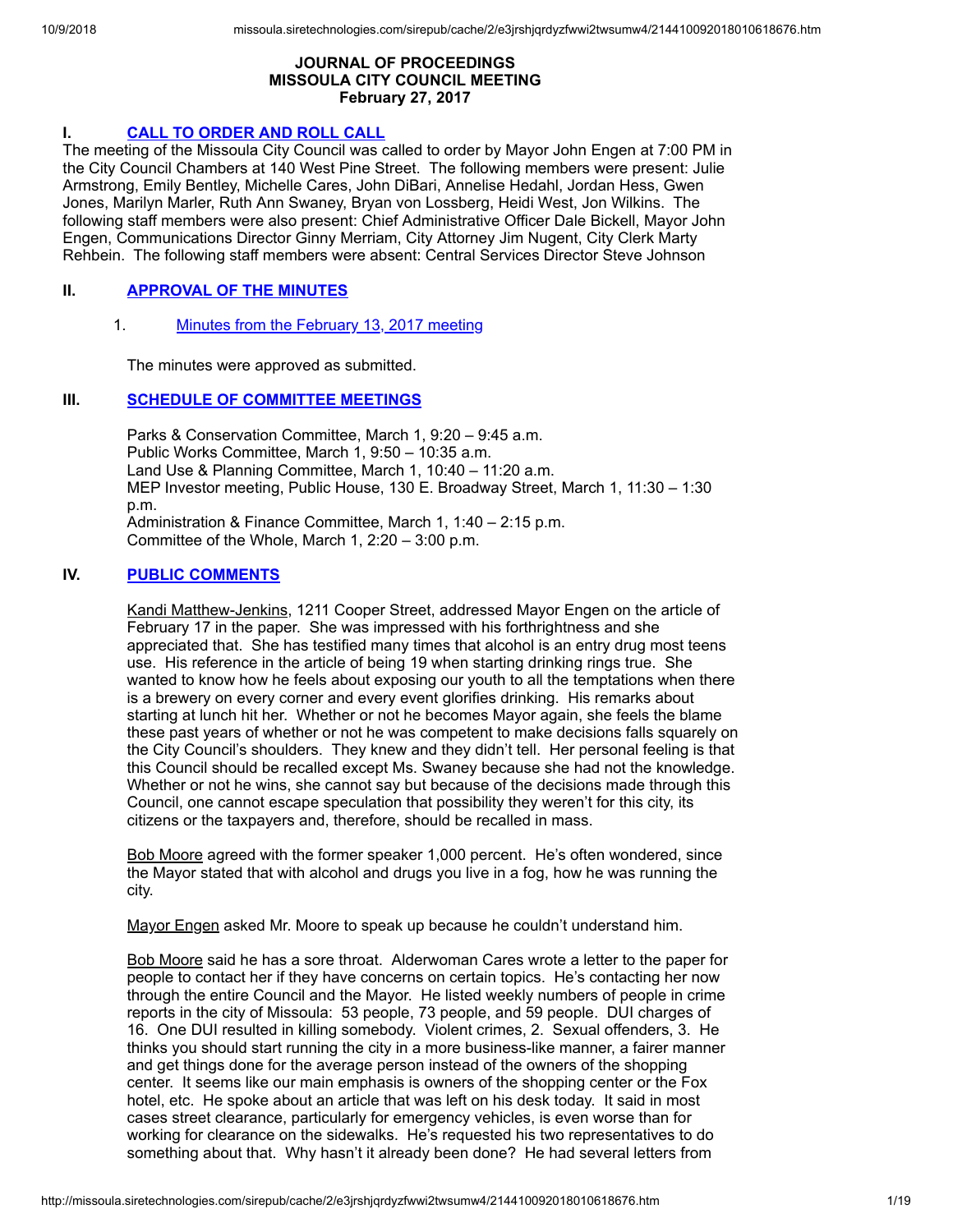people concerned with their taxes. One said: "Anyone thinking of the tax burden?" "Are we being bonded to death?" The answer is yes.

## **V. [CONSENT](http://missoula.siretechnologies.com/sirepub/agdocs.aspx?doctype=minutes&itemid=39029) AGENDA**

1. Claims [February](http://missoula.siretechnologies.com/sirepub/agdocs.aspx?doctype=minutes&itemid=39056) 21, 2017

#### **Recommended motion:**

Ratify claims in the amount of \$411,102.01 for checks dated February 21, 2017.

2. Purchase of One 1/2 Ton Pickups for Waste Water [Treatment](http://missoula.siretechnologies.com/sirepub/agdocs.aspx?doctype=minutes&itemid=39195)

#### **Recommended motion:**

Award the purchase of one (1) 2017 Ford F150 extended cab pickup for the Wastewater Treatment Plant to Bison Motor Company of Great Falls, Montana in the amount of \$28,743.50. This is a cooperative purchase with the State of Montana.

3. Claims to be paid [February](http://missoula.siretechnologies.com/sirepub/agdocs.aspx?doctype=minutes&itemid=39238) 28, 2017

#### **Recommended motion:**

Approve claims totaling \$1,457,071.42 for checks dated February 28, 2017.

4. Water Claims to be paid [February](http://missoula.siretechnologies.com/sirepub/agdocs.aspx?doctype=minutes&itemid=39239) 28, 2017

#### **Recommended motion:**

Approve water acquisition related claims for checks dated February 28, 2017, in the amount of \$75,468.56.

5. Purchase of one Police [Department](http://missoula.siretechnologies.com/sirepub/agdocs.aspx?doctype=minutes&itemid=39193) Charger

#### **Recommended motion:**

Approve the purchase of one (1) Dodge Charger for the Police department from Billion Dodge Chrysler Jeep of Bozeman, Montana for \$27,311.00 with the addition of corner lights, push bumper, center console and large integrated display package for a total of \$31,714.00. This is a cooperative purchase with the State of Montana.

# 6. [Purchase](http://missoula.siretechnologies.com/sirepub/agdocs.aspx?doctype=minutes&itemid=39194) of Street Division Pickup

#### **Recommended motion:**

Approve the purchase of one (1) 2017 Ford F250 4-wheel drive crew cab pickup for the Street Department from Bison Motor Company of Great Falls, Montana for the purchase price of \$30,196.00. This is a cooperative purchase agreement with the State of Montana.

# 7. Brooks Street [Corridor](http://missoula.siretechnologies.com/sirepub/agdocs.aspx?doctype=minutes&itemid=39197) Report

#### **Recommended motion:**

Adopt a resolution recognizing and acknowledging the Brooks Street Corridor Report for the purpose of promoting a healthy pedestrian and transit friendly vision for future development in the Brooks Street Corridor.

8. Ordinance modifying Historic Preservation Commission Membership **[Requirements](http://missoula.siretechnologies.com/sirepub/agdocs.aspx?doctype=minutes&itemid=39198)**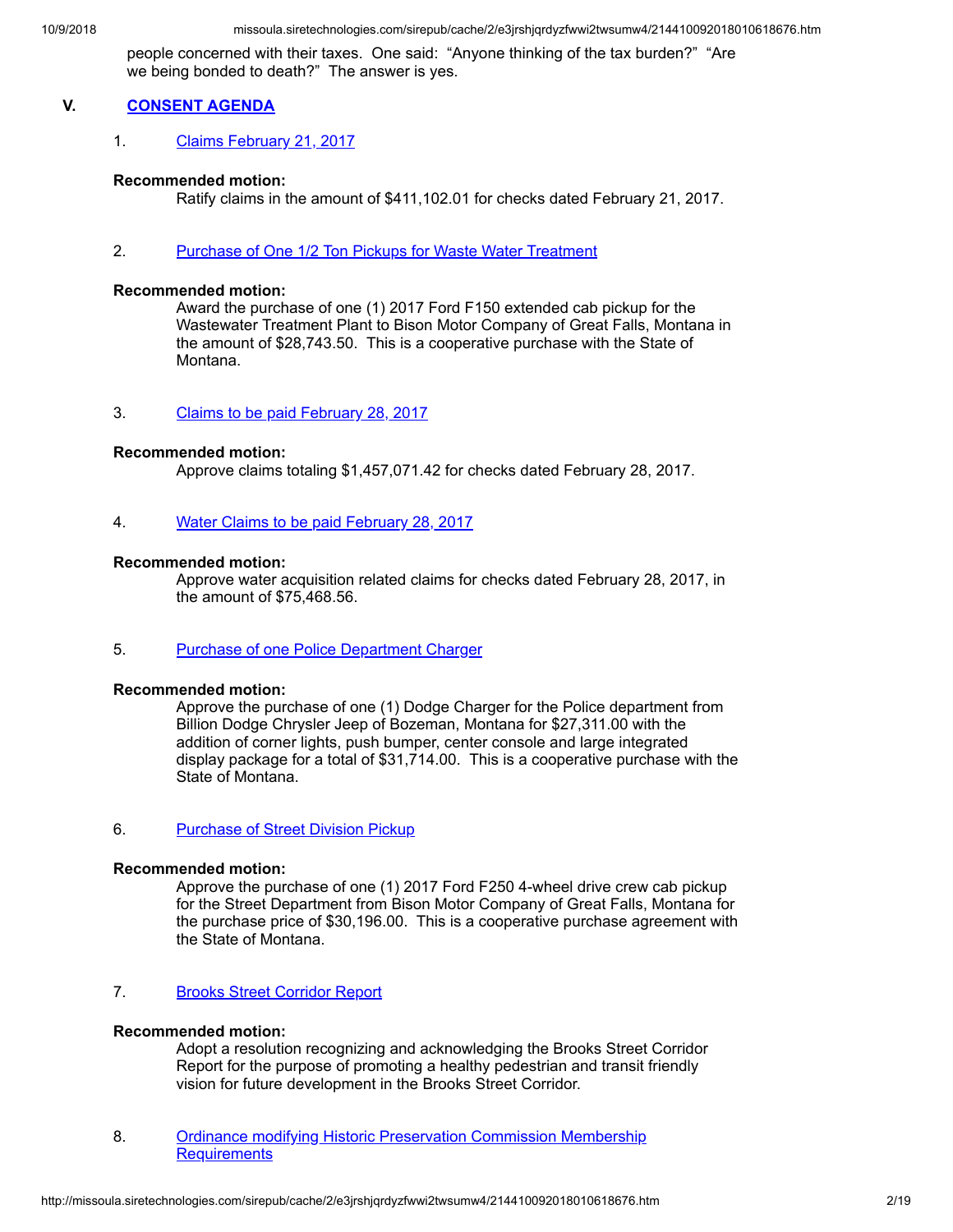## **Recommended motion:**

Direct Development Services staff to distribute draft amendments to Title 20, Section 20.90.30 2.b.and e. (Historic Preservation Commission Membership), for comment, conduct a Planning Board public hearing, and then return to City Council for final consideration.

9. Resolution amending the FY2017 budget to appropriate [expenditures](http://missoula.siretechnologies.com/sirepub/agdocs.aspx?doctype=minutes&itemid=39201) and identify revenues and budget transfers that were not identified in the original budget

## **Recommended motion:**

Set a public hearing on March 13, 2017 on a resolution amending the City of Missoula Parks Department's annual appropriations, revenues and budget transfers including items that were grants and donations not formally added to the budget that increase the total city budget by \$207,892.

10. [Resolution](http://missoula.siretechnologies.com/sirepub/agdocs.aspx?doctype=minutes&itemid=39202) amending the fiscal year 2017 budget

## **Recommended motion:**

Set a public hearing on March 6, 2017 for a resolution amending the annual appropriations for Development Services as set forth in the fiscal year 2017 City of Missoula budget and capital improvement program that increases the total city budget by \$31,950.00 and appropriate Building and General fund in the amount of \$31,950.00 (total expenditure) in order to pay for the yearly Buildingeye subscription maintenance that was not included in the 2017 budget and that was approved previously by City Council.

# 11. Workiva Wdesk software contract [purchase](http://missoula.siretechnologies.com/sirepub/agdocs.aspx?doctype=minutes&itemid=39203)

## **Recommended motion:**

Approve and authorize the Mayor to execute the software licensing, annual support and maintenance agreement, and Statement of Work contracts with Workiva Wdesk for the purchase, installation, implementation and training of Wdesk Platform software in the amount of \$39,126, to be used mainly by the Finance Staff for creating a streamlined process for presentation and publication of the City of Missoula annual budget and Comprehensive Annual Financial Report (CAFR).

12. Urban Renewal District III [Reimbursement](http://missoula.siretechnologies.com/sirepub/agdocs.aspx?doctype=minutes&itemid=39204) Resolution – MRL/Johnson Street Property Purchase and Design and construction of Bitterroot Trail Segment

## **Recommended motion:**

Adopt a resolution relating to the financing of a proposed Urban Renewal Project (MRL/Johnson Street property purchase and design and construction of Bitterroot Trail segment) in Urban Renewal District III; establishing compliance with reimbursement bond regulations under the Internal Revenue Code in an estimated maximum aggregate amount of \$2,500,000.

13. Transfer of Syringa Park from [Missoula](http://missoula.siretechnologies.com/sirepub/agdocs.aspx?doctype=minutes&itemid=39205) County to City of Missoula

## **Recommended motion:**

Approve and authorize the Mayor to sign the quit claim deed accepting the transfer of Syringa Park, located on Lincoln Hills Drive in the Upper Rattlesnake neighborhood, from Missoula County to City of Missoula.

14. Adopt Resolution Affirming [Name/Locations](http://missoula.siretechnologies.com/sirepub/agdocs.aspx?doctype=minutes&itemid=39206) of Primary Commuter Trails

#### **Recommended motion:**

Adopt a resolution affirming the official names and locations of Missoula's three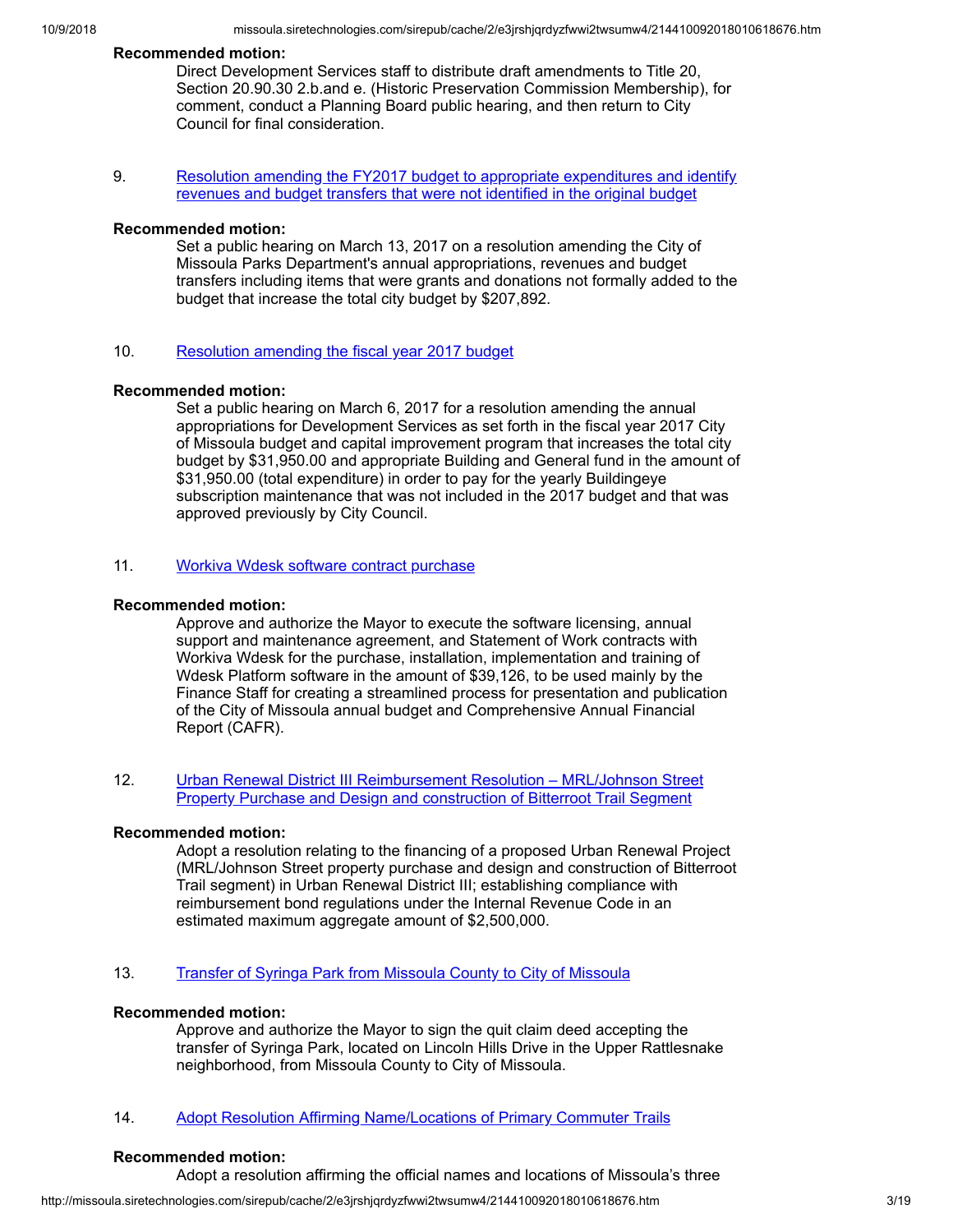primary commuter, shared use paths, including Ron's River Trail, the Bitterroot Trail, and the Milwaukee Trail per Exhibits A, B, and C attached to the resolution.

## 15. Resolution approving municipal [acquisition](http://missoula.siretechnologies.com/sirepub/agdocs.aspx?doctype=minutes&itemid=39189) of the water system

#### **Recommended motion:**

Adopt a resolution approving municipal acquisition of the water system, supporting commitments and representations made throughout the condemnation proceedings to ensure access to clean, affordable and reliable water, and authorizing the Mayor to enter into necessary contracts to hire existing Mountain Water employees.

#### 16. Water acquisition financing resolution and [agreements](http://missoula.siretechnologies.com/sirepub/agdocs.aspx?doctype=minutes&itemid=39190)

#### **Recommended motion:**

Adopt a resolution of the City Council of the City of Missoula, Montana, authorizing the sale, issuance and delivery of the City's Water System Revenue Bond Anticipation Note, Series 2017A, and Water System Revenue Bond Anticipation Notes, Series 2017B, in an aggregate principal amount not to exceed \$140,400,000, to provide money to finance the acquisition of the assets of Mountain Water Company, establishing and funding a capital contingency fund, paying post- summons interest and additional defendant attorneys' fees in connection with such acquisition, and paying costs of issuing the 2017 notes; fixing the date, form, maturities, interest rates, terms, payment and redemption provisions of the 2017 notes; providing for the registration of the 2017 notes; appointing a registrar; providing for the collection, handling and disposition of revenues; providing for the payment of both the principal of and interest on the 2017 notes by the issuance of its Water System Revenue Bonds, Series 2020; creating and adopting certain funds and accounts and providing for deposits therein; establishing certain covenants between the City and the registered owners; establishing certain events of default; authorizing the execution of a continuing covenant agreement and a note purchase contract and an escrow agreement; and providing for other matters properly relating thereto.

Mayor Engen said, thank you, Ms. Rehbein. Mr. DiBari, you had a change to one of the items?

Alderman DiBari said, I do, yes. I'd like to offer an amendment to item #7 which is the Brooks Street Corridor Report to insert the word "bicycle" in the last line of the resolution and I will read that for the record. It should now read, or I'm proposing that it should now read: Now, therefore, be it resolved that the Missoula City Council hereby adopts this resolution to recognize and acknowledge the Brooks Street Corridor Report for the purposes of promoting and implementing a healthy pedestrian, bicycle and transitfriendly vision for future development in the Brooks Street Corridor.

Mayor Engen said, thank you, Mr. DiBari. Without objection, we'll include that amendment. Seeing none, I do want to speak briefly to item #16, ladies and gentlemen. This is the short-term financing that will enable us to acquire Mountain Water Company and it sets us up for the long-term financial package. There are two pieces to this resolution I wanted to note for the record and for folks in the audience. We are doing this because the short-term financing eliminates some of the speculation and puts us in a position to borrow the appropriate amount of money when some of the questions that are before the courts are cleared up. We don't need to make a 30-year decision until we have a bit more information and this allows us to make an 18-month decision and still proceed. Low short-term interest rates worked to our advantage today, and as I suggested before, there are many fewer unknowns as we get some court decisions. The two pieces before you this evening are Series A Acquisition Note in the amount of \$114 million. What that will do is cover the purchase price of the system plus legal expenses, plus post valuation improvements to the system, the cost of issuing this money years 1 through 3 of capital projects and a reserve for any surprises in the capital needs category. The second series, a series to be a reserved note is a \$22.4 million note. This will be placed in the interest earning escrow account and used as contingency. This is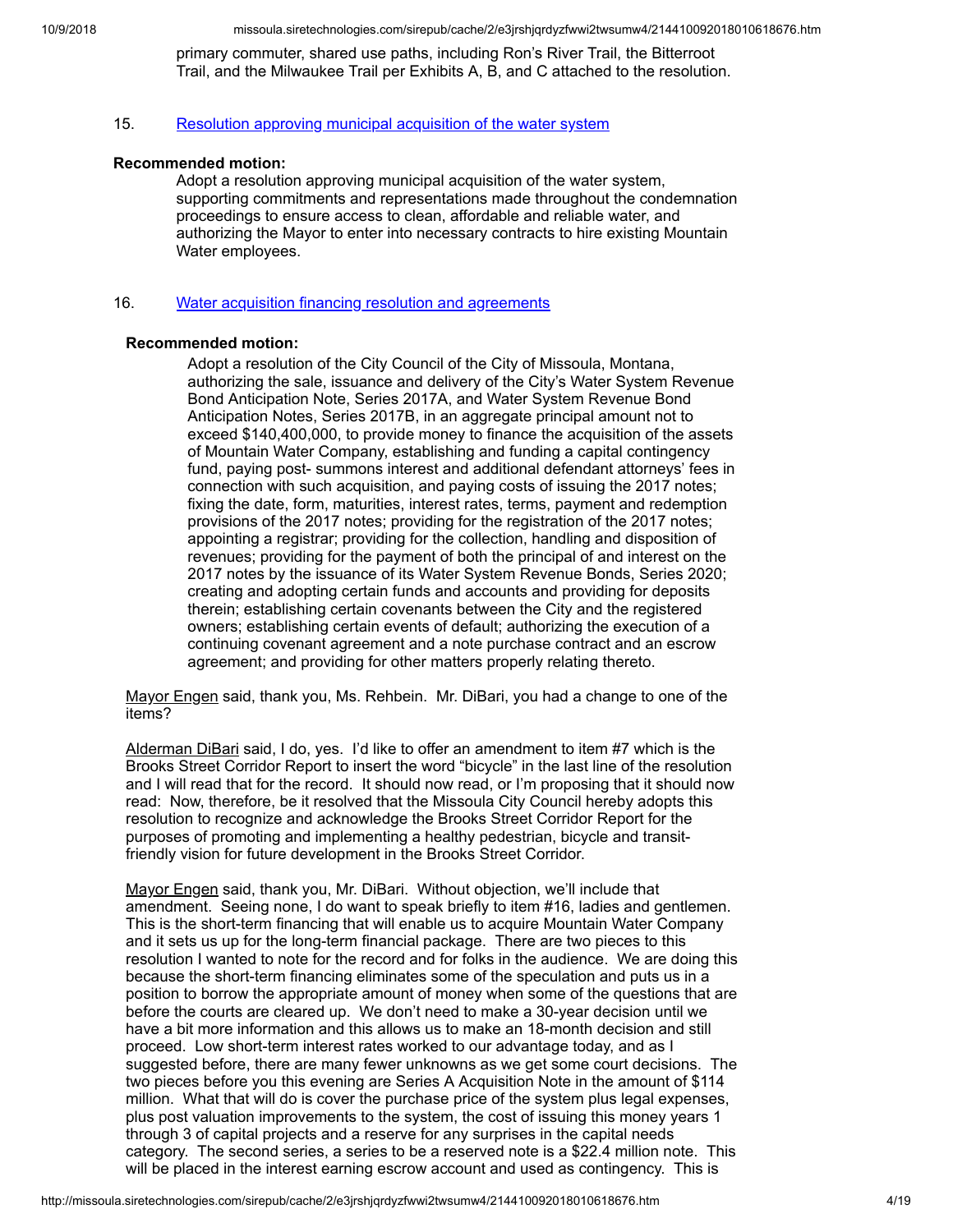something that the bank needed against outstanding but unlikely legal claims. It's insurance that will bear interest and if we don't need it, we won't spend it. A reminder, these monies are secured only by the water system, not by general tax obligations. There's no effect on property taxes with the issuance of this financing. There is no pledge of the general credit of the City of Missoula. And there is no impact on the City's General Obligation Bond credit rating. The credit rating for these notes, based on what S&P (Standard and Poor's knows about, the water utility and our management of utilities is an A rating which is stable and they're assuming that we do a good job. So, what you're doing tonight is paving the way for us to acquire Mountain Water. We will, upon making a motion for possession, deposit funds in escrow with District Court and proceed based on what Judge Townsend instructs as a function of that order. It is, in short, a big deal and your staff has worked diligently, along with our crack legal team, for many years to get to this point. This is a good deal. Tonight, it's a good deal. Tomorrow and it's a good deal for many, many years to come for Missoulians and your casting your vote this evening, as you did in committee unanimously, indicates your resolve and faith in our community and in the future of this water system to serve many generations of Missoulians to come. With that, are there questions or comments from Councilmembers this evening? Ms. Marler?

Alderwoman Marler said, I wanted to speak to items 15 and 16 also because they are a big deal. This has been going on since about 2011. I was still on City Council at the time, so was Jon Wilkins, so was Dave Strohmaier, I think, yeah, when Carlyle Corporation was trying to buy the water company and they said that if we supported their request to the Public Service Commission, they would sell us the water company, and that didn't happen. Here we are, several years later. It's taken some work. I wanted to thank the staff for getting us to where we are and the legal department who's worked on this since it was apparent when Carlyle was not going to just sell it to us like they said that they would. I want to thank Mayor Engen for your leadership through this and I want to thank the public of Missoula, all of the citizens of Missoula. I think there were several concerted efforts to try to undermine public support for this process and I think that the public was really clear the whole time that this was important to us and I was happy to be a part of this. It may be one of the most important things I've been involved with since my time on City Council. And I just didn't want this vote to go by without commenting on it and thanking everyone involved.

#### Mayor Engen said, Mr. von Lossberg?

Alderman von Lossberg said, thanks. I normally don't write out some notes but I did in this case. It is a big deal and I echo all of Marilyn's, Ms. Marler's thanks to the various people. I wanted to make a few comments though on the record. Many of us here have read Michael Lewis' 2010 book The Big Short, about the subprime mortgage and financial market crisis in 2007 and 8, or you might have watched the movie. I believe the most important observation in the book comes in the epilogue where Lewis identifies the root cause of the behavior under pending the crisis and he calls it a misalignment of interest. The quote where he talks about this still being an issue despite regulations and superficial changes at the big financial firms goes like this: The changes were camouflaged. They helped to distract outsiders from the truly profane event which was the growing misalignment of interest between the people who trafficked in financial risk and the wider culture, the surface rippled but down below in the depths, the bonus pool remained undisturbed. So, it's this issue, again the growing misalignment of interest. I think that assessment succinctly and elegantly captures our situation here with the water utility, both the history of private ownership, distant and recent, and the opportunity to, of course, correct, if you will, moving forward under public ownership. Carlyle's interests were never the interests of Missoulians. They were never in this for the long haul despite ascertains to the contrary and we need a utility owner and operator in it for the long haul, for capital investments in the system: wells, pumps, meters, pipes, that ensure a durable resilient system sustained by reasonable rates. Algonquin Liberty, their interests are most certainly not the interests of Missoulians either but in a worse way than Carlyle's, I would argue. Algonquin interests are in a profit potential and increasing its dividend 10% a year, period, that is their interest. And the decisions, perhaps more importantly that support those goals, are made in Oakville, Ontario, Canada for some ineffectual oversight from Helena. When it comes to any utility it's appropriate to be obsessed with capital investments in the system. That's really what it's all about. And that's why I found this report, that's important and I'm referencing this, it's a 127-page final report on the management and operations audit of the customer service and accounting functions of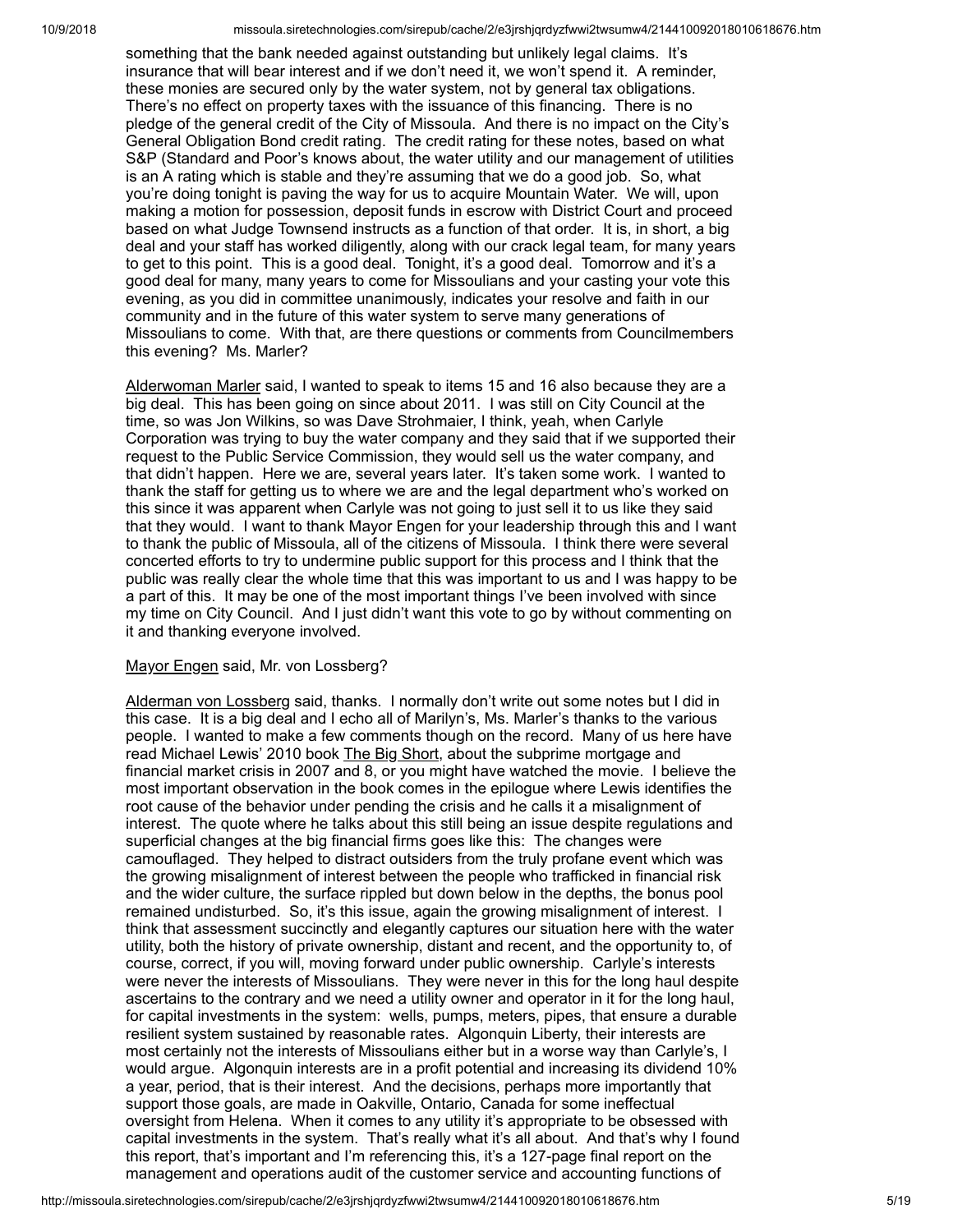Liberty Utilities prepared for the New Hampshire Public Service Commission. I did a lot of reading trying to find out who this company was that was coming into the community. What it says about Algonquin Liberty, well, it says a lot but perhaps these three sentences are the most important. The capital expenditure approvals were based on insufficient evaluations and assessments performed by senior management as a result. The capital budget processes violate the company's own capital expenditure policies as well as that of good utility business practice. The monitoring and control of capital expenditures also shows little attention paid to this area as compared with greater focus on earnings, revenue and operating expenses. That hits us in rates. That is a misalignment of interest. We can do better. We're going to do that here locally with infinitely greater transparency where the interests of the utility and the community are aligned and we start that process with respect to funding operations and capital investments with this financing deal before us tonight and I'm proud to support the motions. Thanks.

## Mayor Engen said, and, Ms. Jones?

Alderwoman Jones said, everybody's making great comments. I just wanted to add in, I spent a lot of time knocking on doors when I campaigned and the great majority of people in Ward 3 said that this was very important to them, which I had heard it was very important in Missoula across the board, but it was heartening to hear it from individuals in my ward. It was a common theme while I campaigned. And I philosophically certainly understood how important it was to own our water company, but sitting on City Council I spent time talking to people to really understand the dynamics and how the numbers would work going from a for-profit to a nonprofit status. And by the time I conducted all of that research and looked into it, I feel very comfortable voting on this and I think Missoula is excellently situated to make this very successful. So, I want to thank all of the people on Council who saw this through because I came in at the very end and this has been the easy part frankly. You guys did the heavy lifting. To the Mayor and the prior City Councils and to citizens who were supportive of this and I know citizens who testified during the trial. Thank you for that and thank you to the legal team and the experts. You guys did a great job. I am so appreciative so I'm very happy to be voting on this tonight. It's a good day for Missoula.

#### Mayor Engen said, Mr. Wilkins?

Alderman Wilkins said, so, I think first, I need to thank my ward because I would talk to people in my ward and everybody I seemed to talk to said, We need our water. We need it to belong to us. So, that kept me saying yes to all these things that happened. And I'm a layman to a lot of this stuff and I appreciate Marilyn's comments and also Bryan's comments. And I appreciate the Mayor's hard work and our attorney's hard work and even decisions in the afternoon seemed to be great too so thank you everybody that was involved in this. I appreciate it. I turned my faucet on today and I think the water ran quicker.

#### Mayor Engen said, Mr. Hess?

Alderman Hess said, thank you. Many people have alluded to it but I want to call out that this is a real long-game decision. My belief is that when we wake up tomorrow this action will be judged favorably. I think that based on my understanding of our community and my interactions with my constituents that that is a fundamental truth. But my sincere hope and my sincere belief is that these actions will be judged even more favorably in a hundred hears or 500 years. This is a really big deal and I'm proud of my Council colleagues. I'm proud of our Mayor. I'm proud of our staff and our legal team and I'm proud of our community, and I'm very pleased to support this tonight.

#### Mayor Engen said, Ms. Bentley?

Alderwoman Bentley said, I won't repeat what I've already heard tonight and there's been some really nice comments but I did want to specifically call out some people who worked really hard on this and it's my fellow Councilmembers, former Councilman Jason Wiener, Council President Marilyn Marler and especially more than anyone, Councilman Bryan von Lossberg who I know spent from the day we started on Council, hundreds and hundreds and hundreds and hundreds of hours tracking this and following it. And I admit that I rested easy knowing that he was losing sleep because I knew that how hard he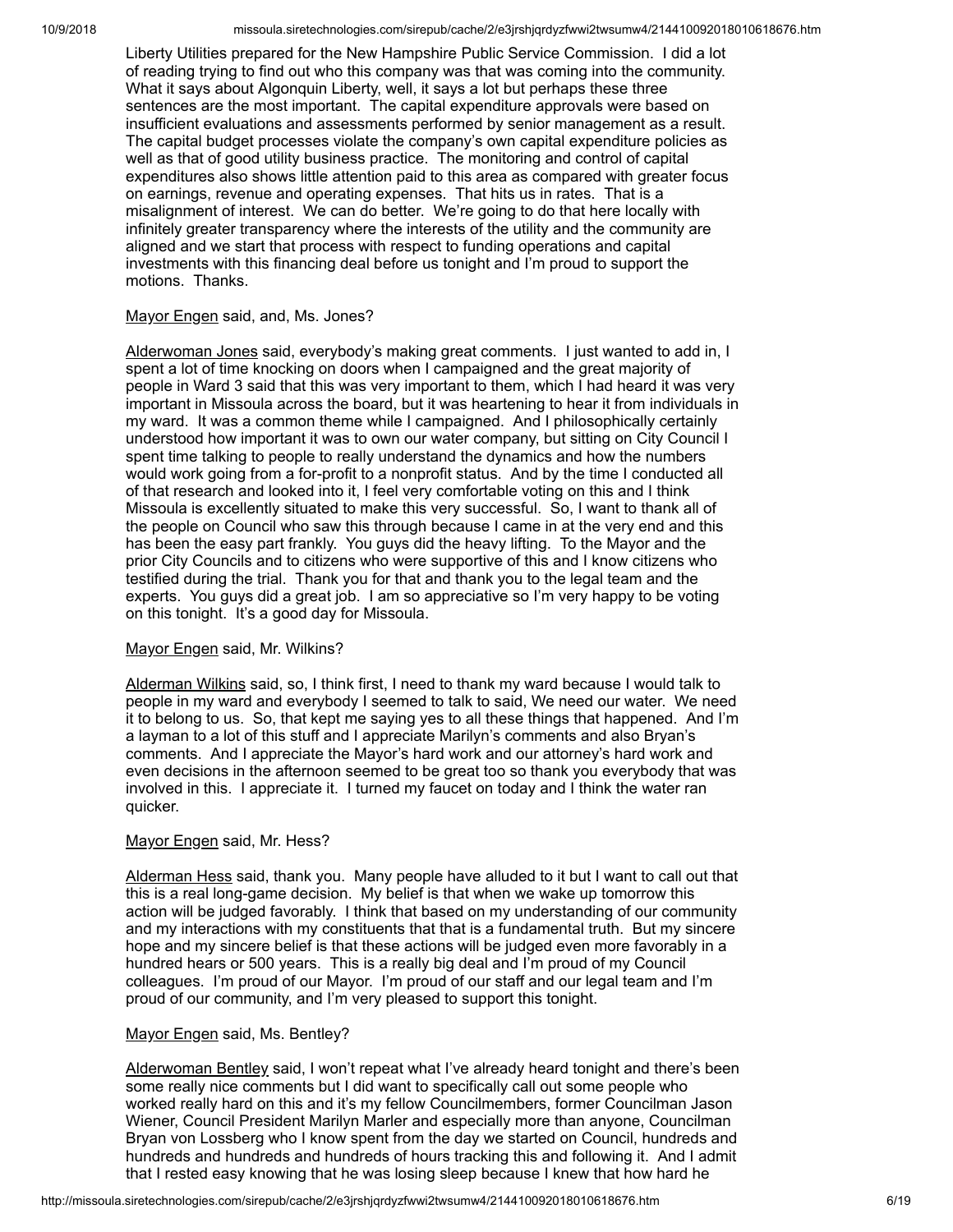was working and it's no small task and thank you, Bryan. I know that it was a huge lift and I'm so proud of you and I'm so proud of all of us.

Mayor Engen said, further discussion? Anyone in the audience care to comment on the consent agenda this evening? Why, a familiar face.

Bruce Bender said, for the record, my first public comment on the items 15 and 16. So, as you have already been talking about, obviously, the significance of this, so, Mayor Engen and City Council, congratulations on this. This is a great moment that people of Missoula have been waiting for this for a very long time. Congratulations to you, Mayor Engen, you know, for your vision, for your endurance down the long windy road with a lot of bumps. And to Marilyn Marler and Bryan von Lossberg for your strong leadership. As it's already been mentioned, you know, the echoes in this chamber are the applause from past Mayors and past City Councils, especially Mayor John Toole who was unsuccessful in his acquisition efforts in the '80s. As you already talked about the city staff, I wanted to recognize Leigh Griffin, John Wilson and Steve Johnson who have labored for the details. To Jim Nugent who brought a certitude in your guidance. You were there in the '80s and that was always helpful. To Ginny Merriam who's kept us on message. Especially to Dale Bickell whose wise financial skills and fortitude was key to making this happen. To the legal team, Harry Schneider, Tosha Jones, Scott Stearns, they not only brought critical legal skills but they brought a tremendous commitment and belief in the cause. So, finally, the cause of bringing essential municipal services to city control always was to the people of Missoula, always right and just. When ownership of our water was moved to a global market amidst global issues of climate change and I'm a believer of that. And for those that know me, I'm not going to break into song or anything like that right now either, being a believer but these global issues make our actions so much more imperative and more necessary. As already been stated, this action will benefit our future generations the most, for good quality drinking water will even be more essential to survive the future as it changes with climate change. Because of your actions, future generations will have ownership and control of their drinking water and not some global market company, so thank you.

Mayor Engen said, thank you, Mr. Bender. Anyone else care to comment? Mr. Moore?

Bob Moore said, this is a list of \$1,400,000 that you have. It's a slightly different number in the minutes but it's a list that's going to be paid tomorrow. One of the items in this is a check to Southgate Mall Associates, development certificate #2, Mary Avenue East Improvements. \$643,000.14. I do not think this should be paid so I request that you vote against paying this in the consent agenda tonight. There's another one here for…I guess FI fee stands for façade improvement from \$67,000 and something else for TIP financing for a total of over \$48,000 that the taxpayers' money pay. I think this should be removed from this list and these payments not be made. As far as the water expenditures, in 15- 16, I guess I run in different circles because I haven't found anybody that is in favor of spending this \$114 million plus \$22 million to purchase the water system. I haven't seen one person. And I've probably talked to…this is people…a waitress or a car wash place, just people I run across. I haven't found one person. Maybe somebody could tell me or show me a person on the street, a regular person that has approved and wants this thing. And the motion you're talking about to ensure access to clean, affordable and reliable water. I haven't read, seen or heard anybody say that we didn't already have clean, affordable, reliable water. Perhaps somebody could show that to me. One of the criterias you have in spending taxpayers' money says when you look at project financing or examine to excess the need for TIF assistance. Clearly, if the developers, city, whoever it is does not need it, it doesn't say want it or want to increase their pocketbook. It says if they're needed to do the project. So you're telling me these tens of millions of dollars is being spent to put a road real close to the shopping center. And I know you got up here and said connectivity. That was a big famous word, connectivity. That's why we're connecting this road from Reserve to Brooks. Not true. The only reason we're building that road is the owners of the shopping center wanted it and they have the power and influence with the Mayor and the City Council to get that done. Thank you.

Mayor Engen said, thank you, Mr. Moore. Any other comment on items on the consent agenda this evening? Ms. Matthew-Jenkins?

Kandi Matthew-Jenkins said, I was here for the City Council meeting when Robert Dove and the person from the Coalition and the Mayor all did their deal. And I don't remember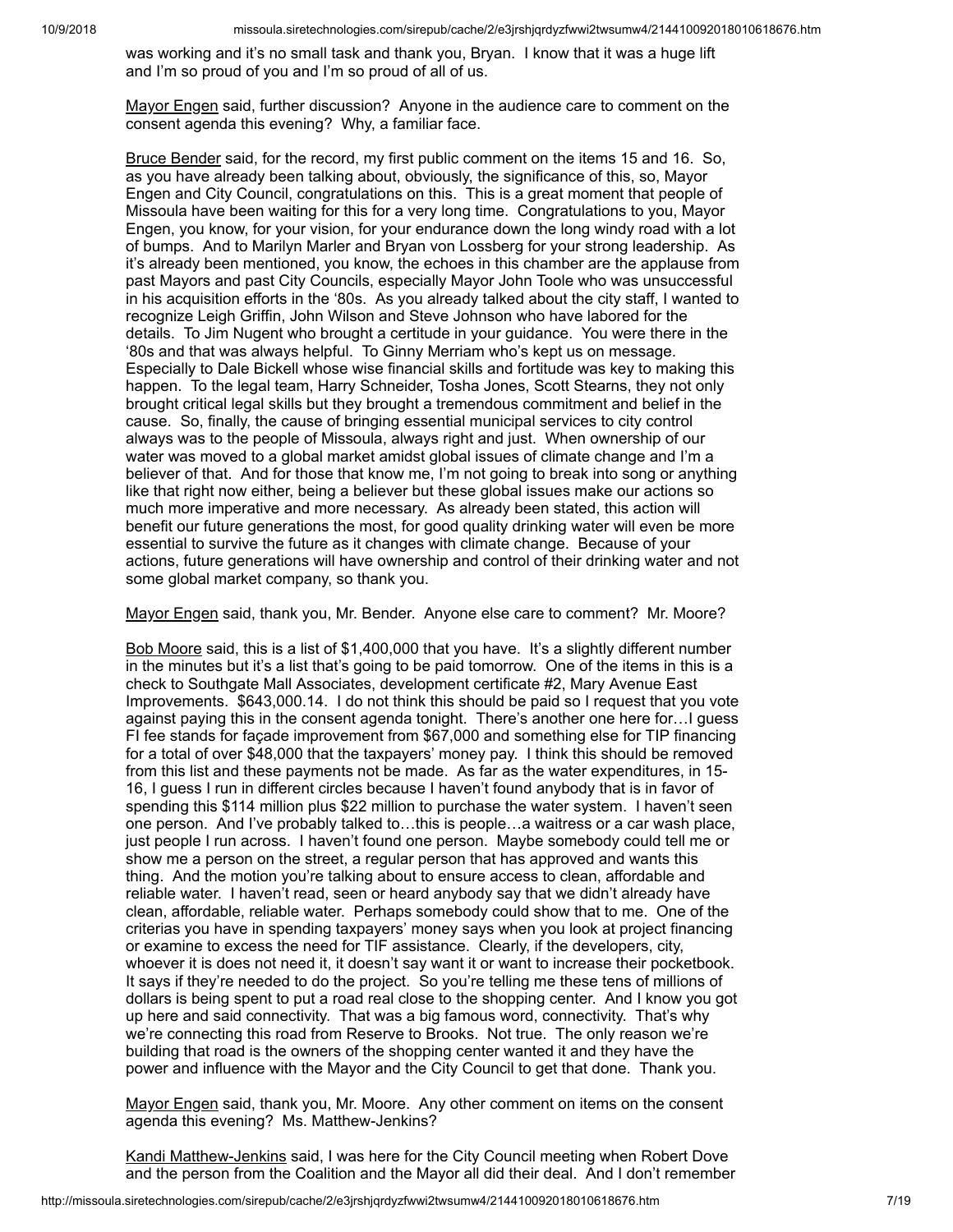at one time during that whole thing or in days after that that Robert Dove ever gave anybody their word that they would sell to the City, the water company. And I was an eyewitness of all those goings on and I didn't see that happen. So, now you're going...not going to pay Carlyle, who pays taxes in California but you're going to be in debt. We are going to be in debt to an international monetary fund, Barclays. How does that sit with you with the way that the markets are going and the problems that we have right here, I'm sure that the water rates will go up because I'm not so sure you've entered in a beneficial agreement, short-term, long term or any term, with an international bank. And I'd be really scared of that, that we can't fund our own water system right here in America. So, but I know what I know and that doesn't change your minds. I've never seen anything like this, the aggressiveness to take somebody else's property away from them.

Mayor Engen said, any other general public comment this evening? Seeing none, we've had comments and questions from Council and we'll have a roll call vote on the consent agenda.

City Clerk Rehbein said, on the consent agenda, items 1 through 16 with the amendment to #7.

Upon a roll call vote, the vote on the consent agenda was as follows:

| AYES: | Armstrong, Bentley, Cares, DiBari, Hedahl, Hess,   |
|-------|----------------------------------------------------|
|       | Jones, Marler, Swaney, von Lossberg, West, Wilkins |

NAYS: None

ABSTAIN: None

ABSENT: None

Motion carried: 12 Ayes, 0 Nays, 0 Abstain, 0 Absent

Mayor Engen said, and the consent agenda is approved. Thank you, ladies and gentlemen.

#### **VI. COMMENTS FROM CITY STAFF, AGENCIES, BOARDS, [COMMISSIONS,](http://missoula.siretechnologies.com/sirepub/agdocs.aspx?doctype=minutes&itemid=39030) AUTHORITIES AND THE COMMUNITY FORUM** None

#### **VII. PUBLIC [HEARINGS](http://missoula.siretechnologies.com/sirepub/agdocs.aspx?doctype=minutes&itemid=39032)**

## 1. [Kolendich-Grove](http://missoula.siretechnologies.com/sirepub/agdocs.aspx?doctype=minutes&itemid=39221) Street Open Space Acquisition

#### **Recommended motion:**

(Adopt/Deny) a resolution to expend up to \$320,000 of 2006 Open Space Bond proceeds to purchase in fee the Kolendich-Grove Street property, approximately 4.6 acres of land adjacent to the Clark Fork River, to expand the City's open space and conservation lands network, extend the Milwaukee Trail and pay transaction and project-related costs associated with the acquisition.

Commissioner Strohmaier moved to approve the open space acquisition with a contingency. The motion was seconded by Commissioner Rowley. The motion passed unanimously.

Elizabeth Erickson, Open Space Acquisition Attorney with City Parks & Recreation Department and the City Open Space Program, said, that is a very tough act to follow, the final vote on the acquisition of Mountain Water. But on the same theme of thinking of a global context in which our local community actions are situated our Open Space Bond programs support local community conservation and community conservation of public lands. And on that note I am here to present the Kolendich-Grove Street Open Space Bond proposal and request that the City Council and Commissioners vote to approve the bond expenditure for the acquisition of additional public lands here in Missoula to add to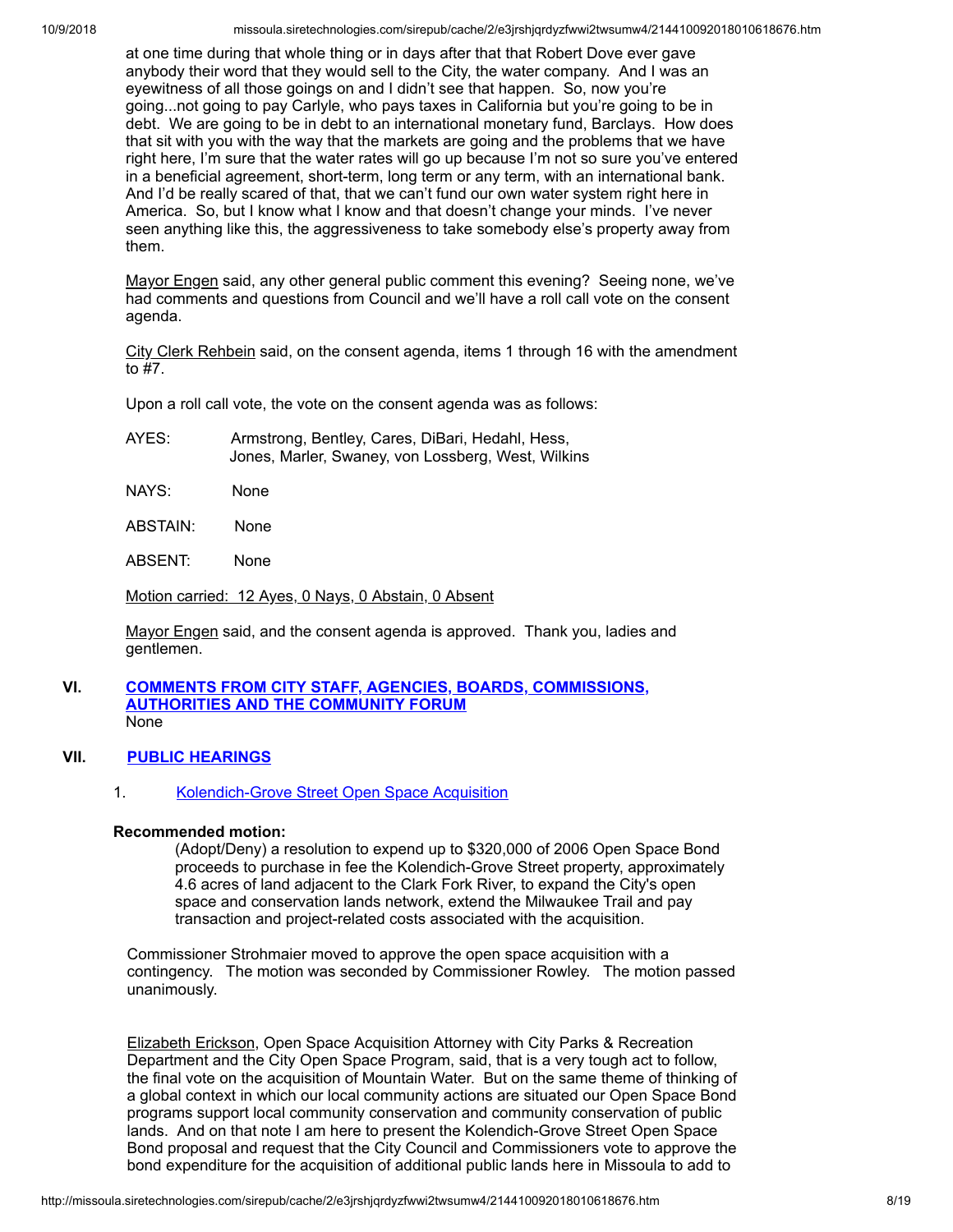the City's open space and conservation lands network. I would like to start out by thanking the Kolendich family and especially Frank Kolendich who we've been working with on this project for almost a couple of years really and before I started working on this, my predecessor and a number of other people have been working on this project for many years. The Kolendich family has lived on this land for over 100 years it's been in their family. They have some amazing stories of when the Milwaukee Railroad used to actually go through here and the trains would go through the property. And Frank and his siblings want to protect a portion of their property to open space to honor their grandfather in particular, who has the nickname Coley. And I just want to say thanks to the Kolendich family before I get started. So, the Kolendich property is located west of Reserve Street. It is adjacent to the Clark Fork River. It's in a location where the river is really braided and has moved around a lot and its floodplain. It contains a portion of the Orchard Homes levy. It also contains a section of the Milwaukee Railroad, former historic Milwaukee Railroad and the existing Milwaukee Trail terminates at Grove Street, which is right next to this property. The property is located primarily within the Clark Fork River open space cornerstone. And the City's open space cornerstones are a way of highlighting geographic priorities for conservation. And the Clark Fork River is also part of an important bird area. It provides a lot of significant wildlife habitat in this area. This property is also located in Ward 6. And this would provide additional trail and parkland connections in a neighborhood that doesn't have as many acres per capita as some other neighborhoods in Missoula. So, the acreage that is proposed to…for sale to the city is part of a larger parcel and the family intends to pursue a residential townhome development on the remainder portion. You can see in purple here is the land that would be transferred to the City for open space and trail. And then the remainder portion is up here and that…the details of that project are still in the works and it would go through a conditional use and an annexation and zoning process, so you'll hear more details about that when it's ready. But really this type of project is what the new Growth Policy contemplated for a location like this. It provides a housing development adjacent to a transportation, non-motorized transportation commuter trail with easy access to amenities, to restaurants and stores and all of that can be accessed via the bike path with open space land in the opposite direction to provide land for hiking and recreation. So, this is a great balance of competing needs, oftentimes competing needs in Missoula between housing and open space conservation. Protection of the Clark Fork River Corridor is articulated as a high priority in the 2006 Open Space Plan. And more specifically the Open Space Plan notes a strong need for protecting riparian corridors, in particular, the portion of the river that's west of Reserve Street for their wildlife and water quality values in addition to allowing recreational access to the river. The Open Space Plan, as well as the Open Space Bond language, prioritize acquisitions for recreational and commuter trails. And this acquisition would serve purposes of the Open Space Bond and the specific purposes which include protecting water quality, protecting access to the Clark Fork River, protecting wildlife habitat, providing open space and scenic landscape and providing a key connection in a potential future and recreational and commuter trail and also managing for growth. So, this is a picture of the property looking west from Grove Street. This is standing, basically, right at the gate on Grove Street. And you can see the old Milwaukee Corridor runs, essentially where you can see these tire tracks here. And off in the distance is an existing bridge that the Kolendich family intends to transfer to the City as a donation. Their interest in the bridge as a donation in addition to this acquisition. So, as a letter of support from the OSAC states, this property is truly a crossroads in both literally and figuratively in conservation efforts in this vicinity. You can see a little purple flag-shaped parcel here which looks really small on this vicinity map. And all around it are other protected public lands or lands that provide trail connections. This area outlined in blue is the Clouse property that the City acquired in early 2016. It is approximately 75 acres of riparian land that includes mostly a mid-river island. This island is not accessible except via wade and access across this channel. So, this project will provide actual physical and legal access across that bridge to the Clouse acquisition. This land right here is the Tower Street conservation area. It is approximately 80 acres that the City acquired also using open space bond funds. Here we have a conservation easement so we're also part of the open space bond program. And here we have Fish, Wildlife and Parks land at Kelly Island and that's working down river along the Clark Fork. This is the City poplar plantation on the Clouse land that the Clouse family retained. The City has a long-term lease on that property. The City recently acquired Eko Compost which is adjacent to the Wastewater Treatment Plant. This is state land belonging to MDT under the Reserve Street bridge. And all of these yellow lines are trails. So, this is just truly a key anchor point in all of these different conservation efforts in Missoula west of town. So, very exciting for its ability to leverage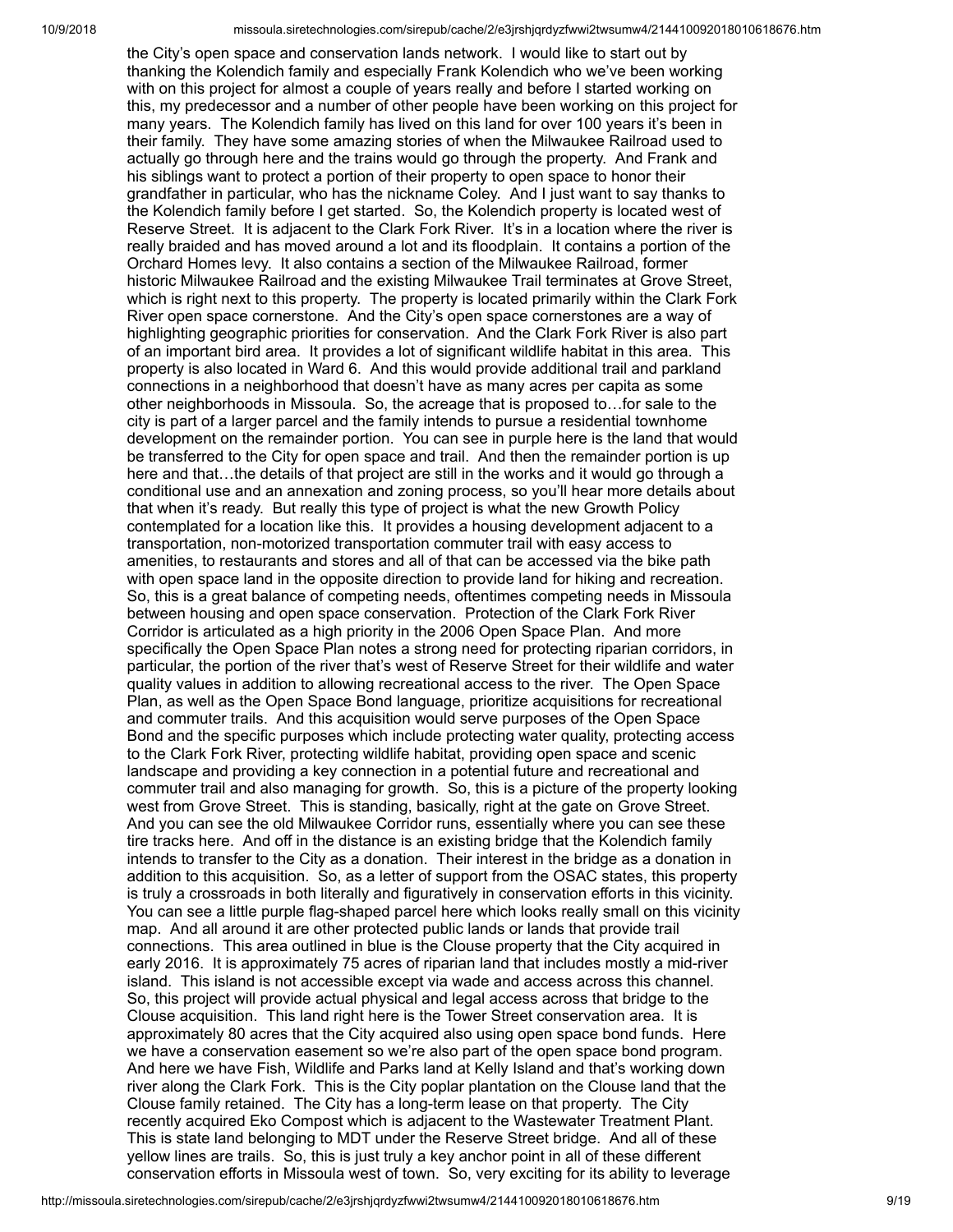many, many years of work and efforts in conservation and recreation. So, again the Milwaukee Trail is a huge part of this whole endeavor. This blue line, as most of you know the actual paved Milwaukee grade or Milwaukee Trail through town is not a perfectly blue straight line and part of that is because the City had to re-acquire those easements long after the Milwaukee Railroad Holdings Company divested its interests back in the '80s and those sections were sold off piecemeal. And so, over time, the City has been able to secure either acquisition or easements for the portion up until Grove Street. And what it really looks like is the snaking, zig-zag line. Whoops. And going west we have hopes that it could actually be more consistently along the historical Milwaukee grade. We've worked to secure easements along a portion of this section and are working to get, hopefully, the entire section to get to Schmidt Lane. But the Milwaukee Trail is a specific goal in the City's 2006 Missoula Urban Area Open Space Plan as well as the Missoula's Long Range Transportation and Active Transportation Plans. Again, it would provide access to the Clark Fork River and legal and physical access to the Clouse and Clark Fork property. And the Kolendich acquisition would hopefully support a future formal trail along the Orchard Homes levy which there's a trail that is used by the neighborhoods and there would need to be work accomplished in order to make that actually a formal trail, but this would be a step in that direction with the City acquiring some of the land that's next to that levy. So, a couple more pictures of the bridge. This is the existing railroad bridge. Right here it goes across this channel that's not the main channel of the Clark Fork. The main channel is on the other side of the Clouse island. The bridge that, in its current state, it's not acceptable for public use. It has some gaps between the railroad ties that go across it. The railings are not safe so part of the budget is requesting money to do an assessment of the safety status of this bridge, an engineering assessment and then also come up with a budget for what it would take to make it viable for public use. The bond funds can be used for abatement of safety hazards and so the goal with this would be to find out what it would take to redeck and put some railings in so we can open this up sooner rather than later for public access to the Clouse island. This is looking from the Clouse property to the east and the bridge is off in the distance here and this is a different season. So, the budget for the project, the request is up to \$320,000. The purchase price for the open space parcel is \$255,000. There's some other acquisition in project-related costs. Again, you'll see here that there's the funding request for the baseline assessment for the bridge safety and also the abatement of any hazards related to public use of that. Some of the typical due diligence costs and then some of the other costs for preparing the site for public use. And currently in the City's portion of the open space bond there is \$824,000 and some change so if this project is approved at the requested funding amount, the balance of the City's portion of the 2006 bond will be \$504,054.09. As with all of the acquisition projects, the request is an up-to amount and that's because some of the project-related costs are an estimate. We don't know exactly what those are going to be until they are bid or spent. This represents the ceiling of what this project could cost. If it comes in under budget, that's great. That money would then be returned so the bond fund to be available for other projects. We've had one project recently that we were able to close out and it came in at about \$40,000 under budget and so that's now available for use for other projects. So, this again represents the high end of what it could cost. In terms of management costs, the figure that our Conservation Lands Manager uses to calculate management costs is based on the 2010 Conservation Lands Management Plan then increased to 2017 figures and it's about \$137 an acre. This is a relatively small parcel. So, in terms of the CLM Programs Management, it's probably about \$6-700. The real management costs are going to come at the date that the trail is developed and that will have to come from a different funding source, the actual extension of the Milwaukee Trail. That's something that once we have the land acquisition in place we can start seeking funding for the trail development. And this final slide is a picture looking at the main channel of the Clark Fork River from the Clouse island and this is what will be accessible to the public if this project is approved.

Mayor Engen said, was that taken this week?

Elizabeth Erickson, Open Space Acquisition Attorney with City Parks & Recreation Department and the City Open Space Program, said, it was not. It was not taken this week. I think this was taken in late summer or early fall.

Mayor Engen said, because if it were, we should buy it, now.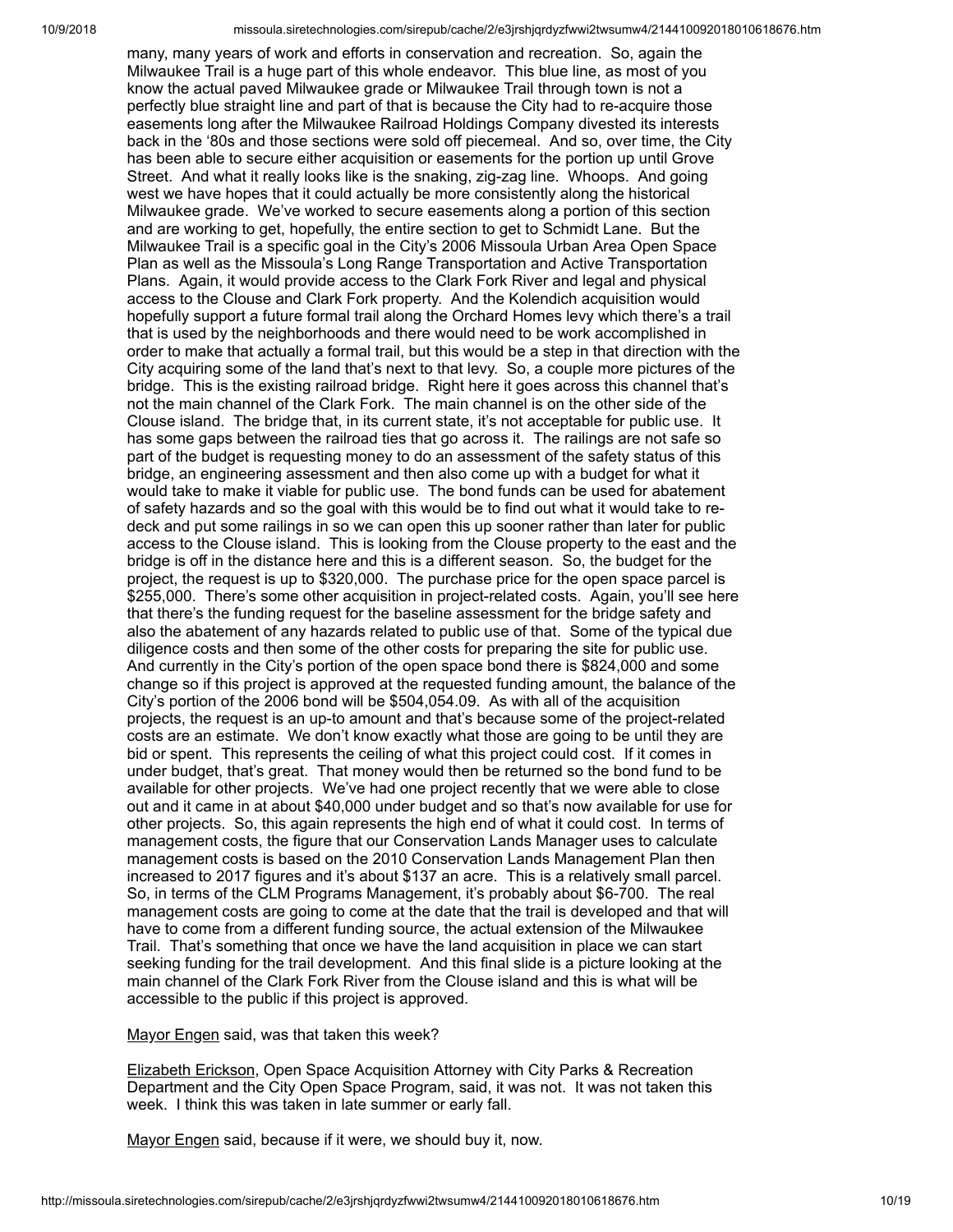Elizabeth Erickson, Open Space Acquisition Attorney with City Parks & Recreation Department and the City Open Space Program, said, and I'd be happy to answer any questions. Kali Becher has a staff report for the County.

Mayor Engen said, Ms. Becher? Thank you.

**Kali Becher, Missoula County Parks Trails and Open Lands, said, and as Elizabeth** mentioned, I have a short staff report for this project. As was just overviewed with the budget, if this project was approved by the Council and the Commissioners, up to \$320,000 would be deducted from the City's \$5 million share of the Open Space Bond. In February, the Board of County Commissioners determined that the project is a qualified open space project through the adoption of a reimbursement resolution, which qualified the project for funding through the 2006 Open Space Bond. As per the City-County agreement related to the Open Space Bond, the Board of County Commissioners shall approve a qualified open space project that is recommended by the City Council unless A) the project has substantially changed in scope and then no longer meets the purposes of the open space bond or B) evidence has been presented that raises questions about the lawfulness of the project and the Board determines the project to be unlawful. Staff finds that the project meets the following purposes of the Open Space Bond. Protecting wildlife habitat, providing open space in scenic landscapes, providing access along rivers and streams, providing or protecting the water quality in a river, managing for growth and providing recreational and commuter trails. Staff recommends the Board of County Commissioners approve this project. Thank you.

Mayor Engen said, thank you, Ms. Becher. So, on behalf of the City of Missoula, I will open the public hearing. Commissioner?

Commissioner Curtiss said, thank you for letting us join tonight for a joint hearing. I would open the hearing for the County Commissioners.

<u>Mayor Engen</u> said, with that, if anyone would care to comment on this proposed acquisition?

Robert Erickson, 945 Longstaff, said, Commissioners, Councilors, thanks for having me. I'm very pleased to speak in support of your resolution tonight. I'm a member of the Open Space Advisory Committee for the City. We've been considering the idea of this project for many years prior to my time on the committee and it has just been an idea because this property hasn't been open and hasn't been for sale. It's still not for sale. It's only for acquisition by the City at this point. And it's a pretty exciting acquisition. The committee has spent considerable time dreaming of this and then over the past year at least considering this particular acquisition and much gratitude goes to Elizabeth and the City staff for finding this project, for negotiating this project and for putting it together in a package that provides the most bang for the buck that the City's going to get for projects like this. As the Open Space Committee's letter indicates, this received unanimous approval from all of the members and I can tell you, beyond unanimous recommendation for approval, people are just plain old excited about this one. I'll highlight just a couple of the features Elizabeth spoke about but they are worth some emphasis. Number 1, this is a key, key parcel for continuing on the Milwaukee Trail. The Milwaukee Trail currently ends with this property starts. There could be no more expansion of the Milwaukee Trail without this particular property. It's that important. That, of course, has been a long-term goal for the City for many, many years. Ultimately, this will be one of the important and final pieces to allow us to continue that trail over the Clark Fork River and ultimately to Mullan Road with the existing trails already out that direction. Equally as exciting, I think, are the access opportunities that this parcel provides. Elizabeth spoke very eloquently about the Clouse project, which we vetted and the Council approved last year. That's a spectacular piece of property as well. Among other things are the riparian island which is along the Clark Fork Corridor, particularly so close to the city limits, is relatively untouched. It's a very spectacular piece of property but it's not accessible without this property, the Kolendich property that you are considering tonight. Not only does it provide legal access but it also provides physical access by way of the existing railroad bridge. The Clouse property came with half of that bridge but half of a bridge doesn't quite get you where you need to go. This is the other half of that bridge. The bridge, you saw the photos. It needs some work but I'm not an engineer but I suspect it's structurally sound. Pickup trucks, utility pickup trucks drive across it. I think it can support nonmotorized traffic. It'll need some safety improvements for sure but once done this will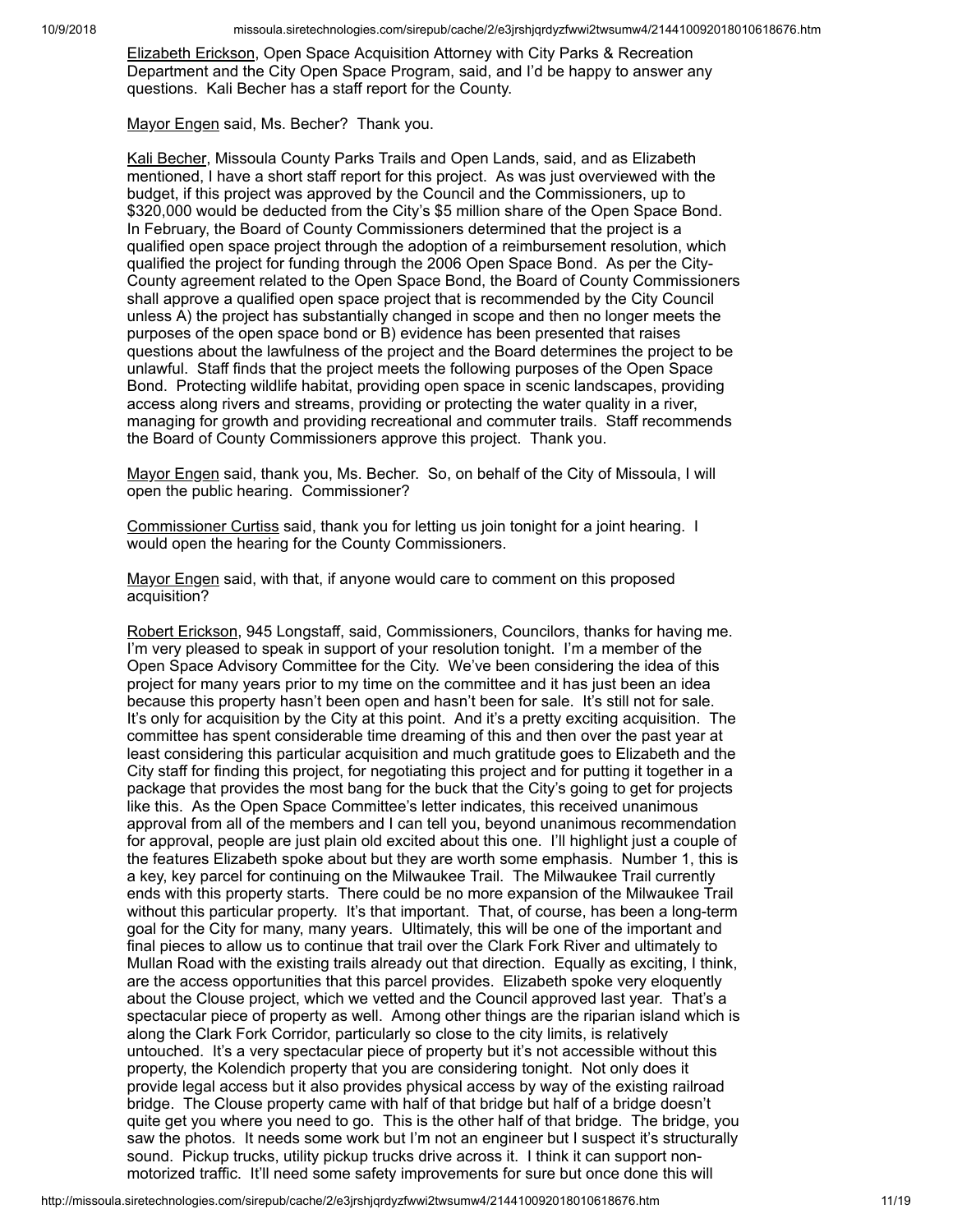provide access, not only to the Clouse property island, the western portion of that island, which is currently City owned, of the Tower Street, again adjacent to that, is conservation easement property and then you have, of course, Kelly Island. The big picture is that you'll have a four-mile stretch of continuous, permanently protected riparian habitat which is going to be a gem for the city. It was nice to hear long-term thinking tonight about other issues. Well, this is another long-term project that is maybe not as important, maybe not as big but it's certainly a big piece of our puzzle too. I respectfully urge the Council and the Commissioners to adopt this resolution. Thank you.

Mayor Engen said, thank you, Mr. Erickson. Mr. Flesch?

Jeremy Flesch said, I am here to support the use of open space bond funds to purchase the parcel mentioned to the west of Grove Street. If approved, I look forward to using this open space and especially the trail. I also believe that many of my neighbors and fellow Missoulians will use the open space and the trail in the same way. I could go on much longer and talk about all of the benefits that I see to this space and this trail but I'll stop here. Thank you.

Mayor Engen said, thank you, Mr. Flesch. Anyone else this evening?

Bob Moore said, I wish to express my opinion that this should not be an expenditure of the City. Every time I hear the word trail or open space or riparian, whatever it is, we've got to buy it. Now I think you should just pass a resolution that says, If you want us to spend any of our money, just the word…put the true word trail in there and it's a good investment and buy it. Write the check.

Mayor Engen said, anyone else this evening? Alright, seeing none, I will close the public hearing on behalf of the City. Commissioner?

Commissioner Curtiss said, I'll close the hearing for the Commissioners.

Mayor Engen said, and discussion on the motion? Ms. Cares?

Alderwoman Cares said, I am happy to vote in support of this today, as discussed during the committee meeting, when we heard this item. I and other Councilmembers agree with staff and OSAC that this is an incredibly crucial piece and is absolutely in the spirit of the open space bond now as passed. And as a resident of Ward 6, I am so pleased for myself and the fellow residents in our area to have this area. As the OSAC representative mentioned, that if this didn't happen, the Milwaukee Trail would never continue. If this was a residential, all the way throughout this property, we would never be able to continue west, and so it's incredibly important. I'm incredibly excited to vote yes tonight.

Mayor Engen said, and because I'm a little bit dumb, this is actually the question period. I apologize. But we'll have discussion after the motion and that was a great discussion, Ms. Cares.

Alderwoman Cares said, I have no questions.

Mayor Engen said, it was entirely appropriate. That's what I asked for. Are there questions from Councilmembers? Alright, Mr. DiBari?

Alderman DiBari said, I have a question for Ms. Erickson. Can you go to slide #5? I just wanted to check the parcel boundaries.

Elizabeth Erickson, Open Space Acquisition Attorney with City Parks & Recreation Department and the City Open Space Program, said, let's see.

Alderman DiBari said, that's it. So, the small chunk of land to the west of the purple and the bridge portion, that's going to remain in the Kolendich ownership?

Elizabeth Erickson, Open Space Acquisition Attorney with City Parks & Recreation Department and the City Open Space Program, said, no. So, this is part of the work that we're doing in working with the Kolendich family to take the property through a boundary line relocation. These lines represent the legal property boundaries that show up when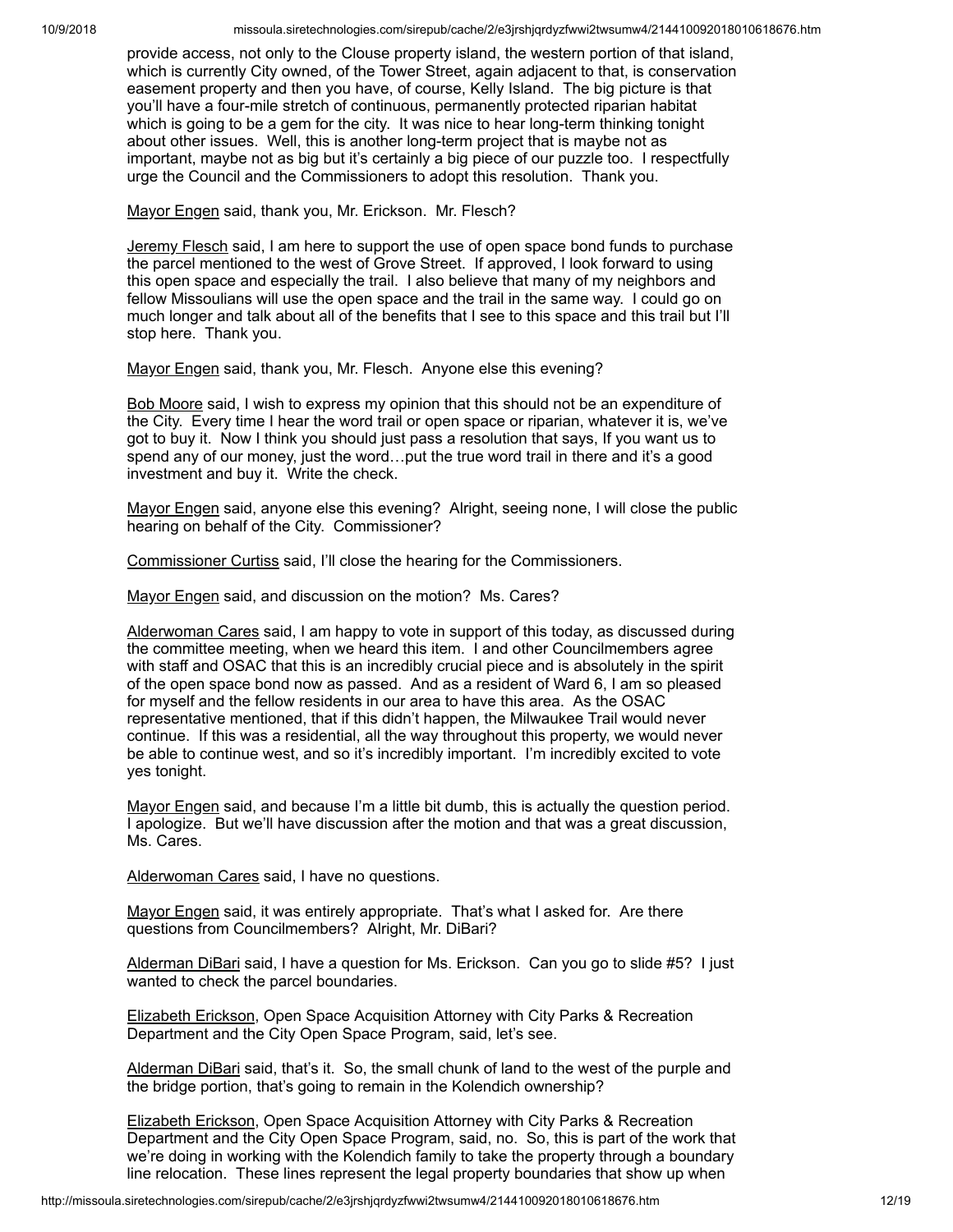you see the parcel aligns in the property information system. So, really the survey that was done, the draft survey, shows that the property goes to this place. We're still figuring out the status of this little section that has part of the bridge as part of it. I'm trying to explain this in a nutshell. There's a discrepancy between the deed for the Kolendich family and the historic plat for the Milwaukee Railroad. The plat shows that it stops in one spot and the deed shows that it stops in another and there's just a little bit of a discrepancy. It's less relevant in this situation because the intent in this project is that the bridge will be transferred to the City. It's just figuring out how to draw this parcel boundary to make the boundary line relocation work. And I will also point out that Paul Forsting from Territorial Land Works, who's representing the family for the development portion, is here if you have additional questions about the development portion too. Does that answer your question?

Alderman DiBari said, almost. The middle, it looks like a triangular piece to the west, yeah, that chunk in there.

Elizabeth Erickson, Open Space Acquisition Attorney with City Parks & Recreation Department and the City Open Space Program, said, this piece?

Alderman DiBari said, yup. So, what I'm looking at the cadastral line and it shows that that's a part of Kolendich LLC, but it's not a part of the conservation easement. Correct?

Elizabeth Erickson, Open Space Acquisition Attorney with City Parks & Recreation Department and the City Open Space Program said, any of the Kolendich LLC ownership that extends out into this area will be transferred to the City also.

#### Alderman DiBari said, okay.

Elizabeth Erickson, Open Space Acquisition Attorney with City Parks & Recreation Department and the City Open Space Program, said, when we acquired the Clouse property, we didn't do a retracement survey of these islands so the City essentially acquired all of the Clouse ownership of this land. Where that exact boundary is drawn here we're still working through that line with the boundary line relocation. The draft survey for the Kolendich property is this purple parcel. These lines that show up in the property information system, the GIS system is not always entirely accurate. So, what you're seeing in cadastral is not necessarily what's in the deeds and survey show.

Alderman DiBari said, thanks.

Mayor Engen said, further questions? Commissioners have any questions?

Commissioner Rowley said, I just have a follow-up with Elizabeth. So, the final, after you've done all of your due diligence, the final document will reflect there won't be any gaps between the Kolendich property and the Clouse property.

Elizabeth Erickson, Open Space Acquisition Attorney with City Parks & Recreation Department and the City Open Space Program, said, correct.

Commissioner Rowley said, okay.

Mayor Engen said, any further questions? Alright, with that, I would ask Commissioner Curtiss to make a motion on behalf of Commissioners.

Commissioner Curtiss said, so, I'll ask for a motion from one of the Commissioners.

### **MOTION**

Commissioner Strohmaier made a motion that the Missoula Board of County Commissioners adopt a resolution to expend up to \$320,000 from the City's portion of the 2006 Open Space Bond funds for the purchase of approximately 4.6 acres and projected related costs based on findings that the project qualifies for funding, that the City has referred a recommendation of approval, that the project meets the purposes of the Open Space Bond and that the project has not been determined unlawful. This is contingent upon receipt of the signed City approval resolution.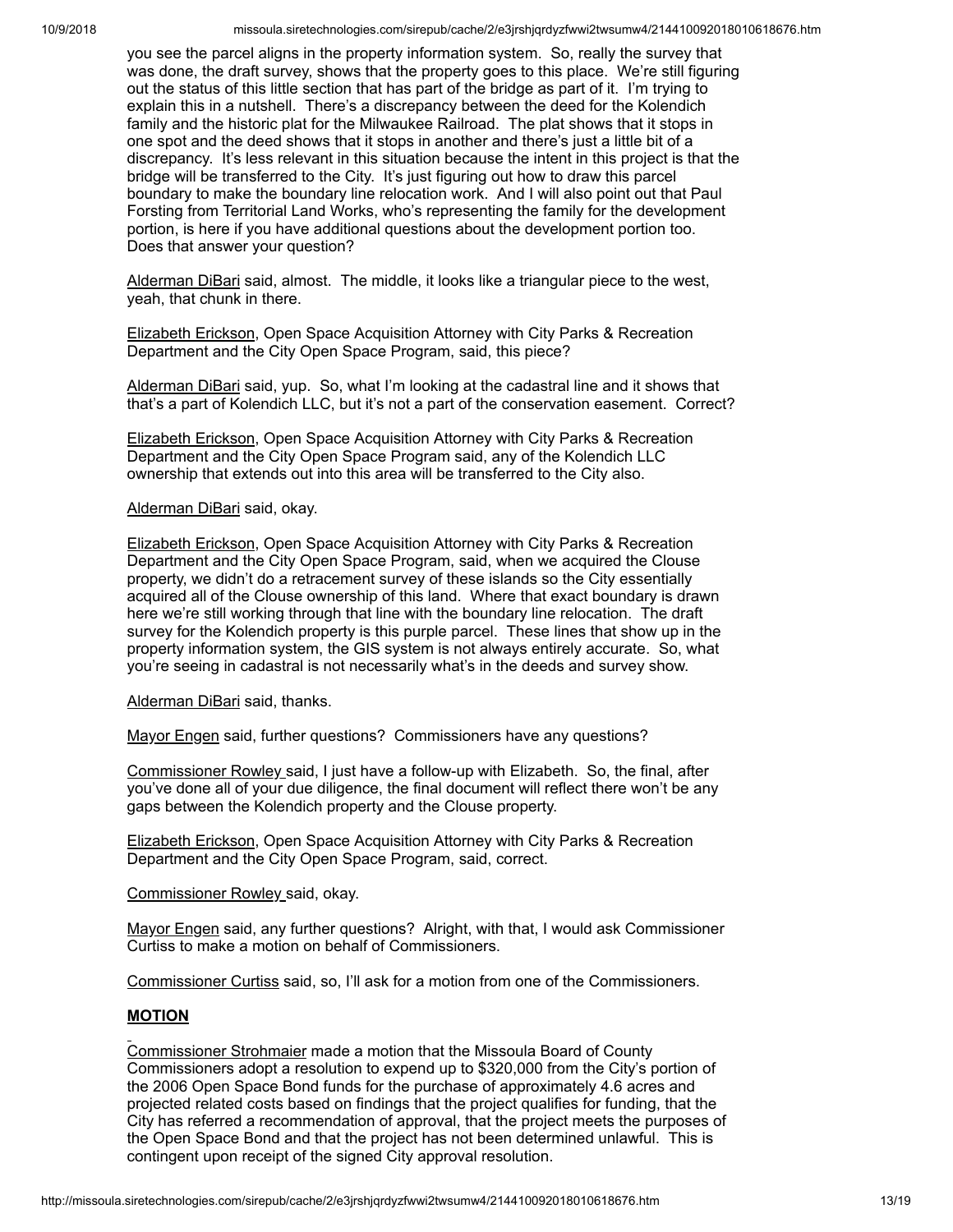Commissioner Curtiss said, is there a second?

Commissioner Rowley said, second.

Commissioner Curtiss said, is there further discussion? All in favor.

Upon a roll call vote the motion passed.

Mayor Engen said, thank you, Commissioners. And, Mr. von Lossberg?

Alderman von Lossberg said, thanks. It's my pleasure to move we adopt a resolution to expend up to \$320,000 of 2006 Open Space Bond proceeds to purchase in fee the Kolendich-Grove Street property, approximately 4.6 acres of land adjacent to the Clark Fork River, to expand the City's open space and conservation lands network, extend the Milwaukee Trail and pay transaction and project-related costs associated with the acquisition. May I speak to it briefly?

#### Mayor Engen said, Mr. von Lossberg?

Alderman von Lossberg said, thank you. I'll just simply add my thanks, particularly to Ms. Becher and Ms. Erickson. Next to seeing my daughter come to Council for Super Heroes of Kindness Night, I enjoy seeing you two the most. And I want to thank Ms. Erickson and all of OSAC for your continued excellent work on behalf of all the residents in the community and I want to thank the Kolendich family. This is a real gem in our expanding network of open space lands, so thanks.

Mayor Engen said, and now discussion on the motion? Mr. Wilkins?

Alderman Wilkins said, so, I also want to thank staff. I, you know, I've always said this is one of the better things that we do on Council. And I got two 19-month old twin boys that I know some day are going to be walking down these trails and they're going to be very happy that we did this. For our future kids and our future people and the people right now, this is an important land decision that you made and I appreciate that.

Mayor Engen said, for the record, those are Mr. Wilkins' grandchildren unless something's happened that we're not aware of. Ms. West?

Alderwoman West said, I also want to thank everyone for their hard work on this project. Tower Road is one of my family's favorite spots to go, especially after that flood a couple of years ago, you could build great forts. But this will be a great and a really nice access point to get across and venture out into the islands without having to wade through water which can be kind of dangerous at times. And I also think that the long-term potential here is amazing to connect, you know, the entire valley, multiple valleys really, so I think this is great. Thank you.

#### Mayor Engen said, Ms. Marler?

Alderwoman Marler said, I echo a lot of what some of my colleagues have said. This is just incredible for the project itself and even better for the long-term prospects and connecting things together. And, as Ms. Erickson and Ms. Cares both mentioned, this is a part of town that doesn't have a North Hills, South Hills, Jumbo, Sentinel, you know. And our section of the trail, which we just got a few years ago, the Milwaukee road trail, gets so much use but it's still mostly not along the river until you get down past Russell Street. So, this will be an easy, much needed, connection to an actual natural area within a few miles of my house. It's going to be amazing and I just feel so good to be a part of this and this night just keeps getting better. Good things to vote for. Thanks, everybody.

Mayor Engen said, thank you. Further discussion? Commissioners? Alright.

Commissioner Curtiss said, so we voted but I would like to add to the, you know, it's just great to see these projects come together and add the access to our public lands, our public water. Not just drinking water but the swimming water. So, this again is one of our favorite things to do also.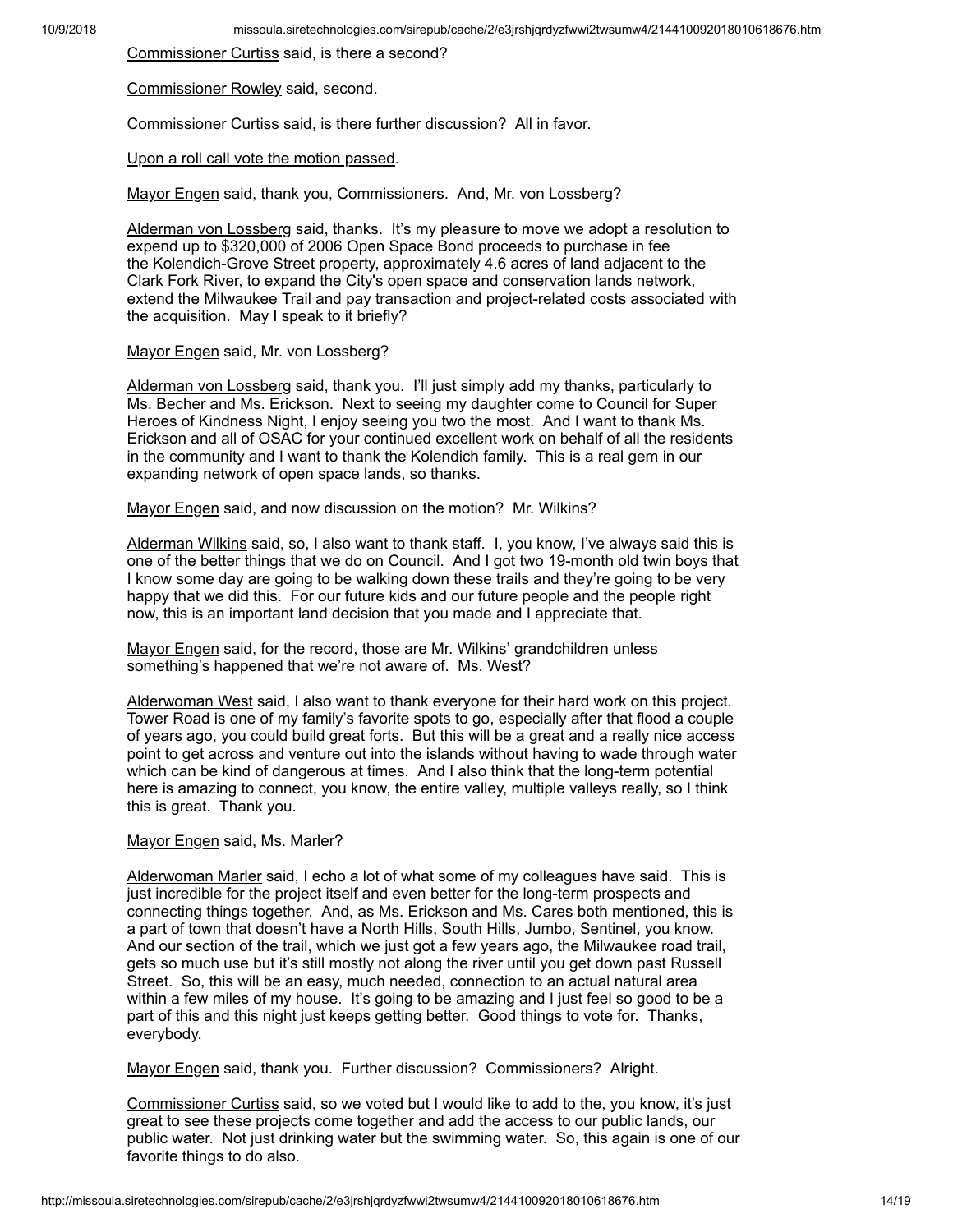Mayor Engen said, with that, we have had a public hearing, we'll have a roll call vote.

## **RESOLUTION 8145**

## **MOTION**

Alderman von Lossberg made a motion to adopt a resolution to expend up to \$320,000 of 2006 Open Space Bond proceeds to purchase in fee the Kolendich-Grove Street property, approximately 4.6 acres of land adjacent to the Clark Fork River, to expand the City's open space and conservation lands network, extend the Milwaukee Trail and pay transaction and project-related costs associated with the acquisition.

Upon a roll call vote, the vote on Resolution 8145 was as follows:

AYES: Armstrong, Bentley, Cares, DiBari, Hedahl, Hess, Jones, Marler, Swaney, von Lossberg, West, Wilkins

NAYS: None

ABSTAIN: None

ABSENT: None

Resolution 8145 carried: 12 Ayes, 0 Nays, 0 Abstain, 0 Absent

Mayor Engen said, and the motion is approved. Congratulations and thank you again. And thank you, Commissioners, for joining us this evening. You're welcome to stay but you never do.

## **VIII. [COMMUNICATIONS](http://missoula.siretechnologies.com/sirepub/agdocs.aspx?doctype=minutes&itemid=39033) FROM THE MAYOR** None

## **IX. GENERAL [COMMENTS](http://missoula.siretechnologies.com/sirepub/agdocs.aspx?doctype=minutes&itemid=39034) OF CITY COUNCIL**

Alderman Wilkins said when his grandchildren get a little older, he can always tell them to go take a hike.

Alderwoman Marler said because of a short-term conflict with work, Ms. Bentley wants to be on just the Committee of the Whole and temporarily removed from all other committees.

Alderwoman Armstrong stated that today our Council approved the financing with revenue bond to purchase Mountain Water Company. This process was started years before her term on Council began and, like many others in our community and her ward, she had a profound sense of disconnect to the City's acquisition of the water utility. Whether that was due to the unique policies and legal actions that were used to approve to facilitate the acquisition or through a perceived lack of communication, a great deal of uncertainty surrounded this landmark case in our community. Over the past years many of you have read headlines that said things like "City of Missoula sues to acquire water company" or "City being sued by water employees." And while these headlines were technically correct, they did not properly convey the spirit of this transaction. From a practical point of view for the customers it will be as if we are switching out the current shareholders for the bondholders and the Board of Directors for city management. Although, technically, the legal structure might be different, you service will not change. Her hope is that the vision for city-owned water utility remains clear, delivering value and reliability to our customers and employees in perpetuity. The media justifiably sank its teeth into this case and made sure that it stayed front and center for a very long time. She said she would not speak for the rest of the Council but she personally apologized to the employees of Mountain Water for what they've gone through over the past few years. She's sorry they suffered the anxiety of not knowing what was happening with the future of their employer, for the constant tension involved with reading daily headlines and for any trauma induced by hearing disparagingly statements made regarding quality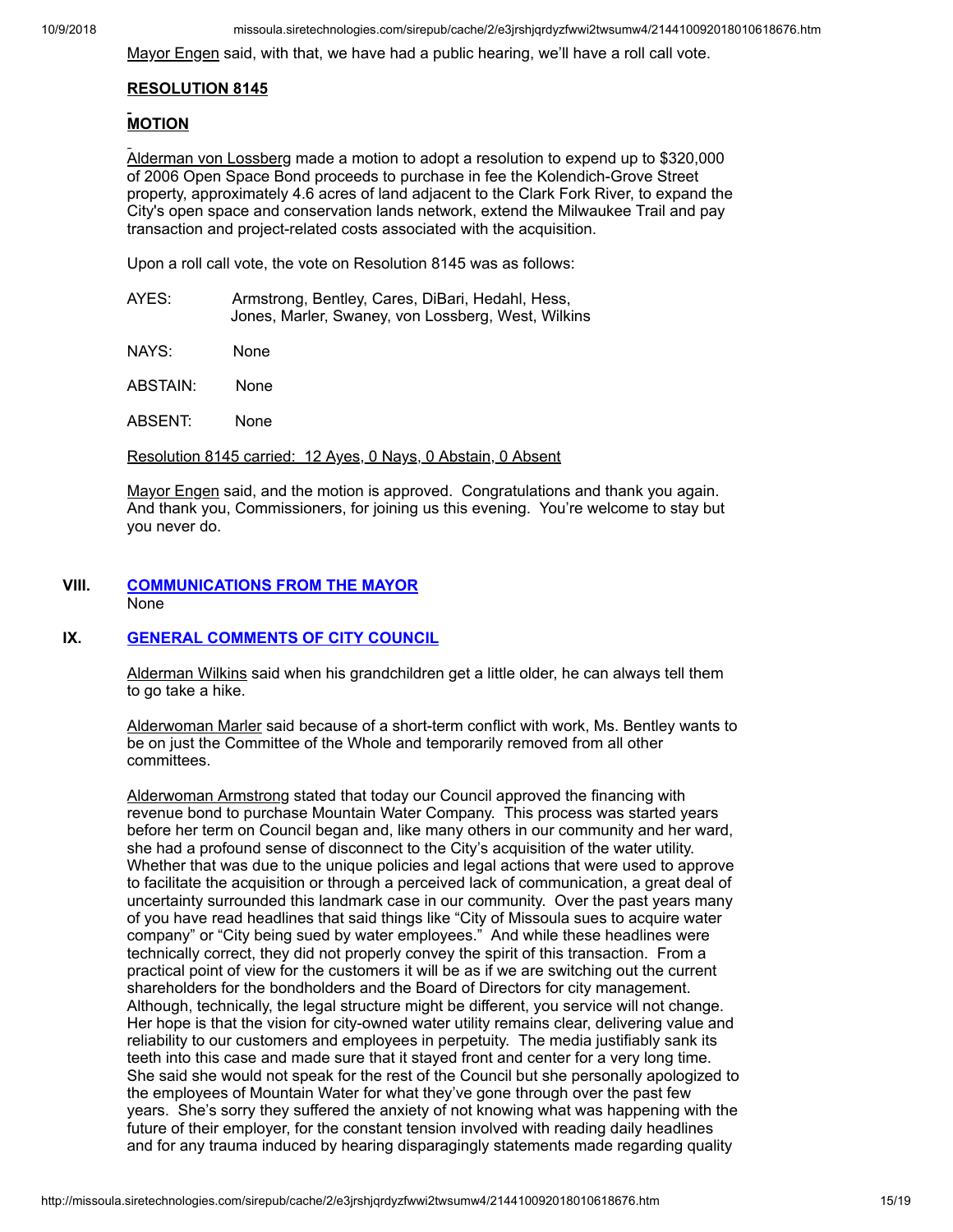of their work. This is a good thing. We will all go forward and she's truly sorry for any of the stress that they or their families may have undergone.

Alderwoman West pointed out the zero to 50 community listening Sessions that are going to be happening starting March 2 and two of those are going to be taking place in proximity to her ward. One is going to be at the Missoula Public Library on March 8 and on March 7 there's going to be one on the west side in the Burn Street Center. Come, participate and help us reduce what we send to the landfill.

Alderwoman Cares thanked KECI for their recent story about city employee expenditures. This is an example of the ways in which the public can take time to explore city data and come back with their analysis. While she wonders about the intent behind the story she thinks in the end it is a good thing. She hopes city administration will evaluate our employee expense policies to ensure overspending or inappropriate spending, if currently in existence, does not occur in the future. She hopes City Council will support big data opportunities as they arise. Opportunities that K-12 and college students could explore but data companies could use to make decisions about moving here and that, and yes, local news stations can spend time analyzing, sharing their findings and bettering our community.

Alderman DiBari noted that Ms. Jones will be serving as Vice-Chair of the Land Use & Planning Committee. Also, he thanked his colleagues who spoke in favor of the water acquisition. They said many of the things he's had on his mind and he wanted to keep the meeting shorter by not speaking.

# **X. [COMMITTEE](http://missoula.siretechnologies.com/sirepub/agdocs.aspx?doctype=minutes&itemid=39035) REPORTS**

- 1. Administration and Finance Committee Report
	- a. February 15, 2017 [Administration](http://missoula.siretechnologies.com/sirepub/agdocs.aspx?doctype=minutes&itemid=39059) and Finance report
	- b. February 22, 2017 [Administration](http://missoula.siretechnologies.com/sirepub/agdocs.aspx?doctype=minutes&itemid=39060) and Finance report
- 2. Committee of the Whole Report
	- a. February 15, 2017 [Committee](http://missoula.siretechnologies.com/sirepub/agdocs.aspx?doctype=minutes&itemid=39061) of the Whole report
	- b. February 22, 2017 [Committee](http://missoula.siretechnologies.com/sirepub/agdocs.aspx?doctype=minutes&itemid=39062) of the Whole report
- 3. Land Use and Planning Committee Report
	- a. [February](http://missoula.siretechnologies.com/sirepub/agdocs.aspx?doctype=minutes&itemid=39063) 15, 2017 Land Use and Planning report
	- b. [February](http://missoula.siretechnologies.com/sirepub/agdocs.aspx?doctype=minutes&itemid=39064) 22, 2017 Land Use and Planning report
- 4. Parks and Conservation Committee Report
	- a. February 15, 2017 Parks and [Conservation](http://missoula.siretechnologies.com/sirepub/agdocs.aspx?doctype=minutes&itemid=39065) report
	- b. February 22, 2017 Parks and [Conservation](http://missoula.siretechnologies.com/sirepub/agdocs.aspx?doctype=minutes&itemid=39066) report
- 5. Public Safety and Health Committee Report
	- a. [February](http://missoula.siretechnologies.com/sirepub/agdocs.aspx?doctype=minutes&itemid=39067) 22, 2017 Public Safety and Health report
- 6. Public Works Committee Report
	- a. [February](http://missoula.siretechnologies.com/sirepub/agdocs.aspx?doctype=minutes&itemid=39068) 15, 2017 Public Works report

Bid award for street [improvements](http://missoula.siretechnologies.com/sirepub/agdocs.aspx?doctype=minutes&itemid=39196) project 16-016: Halling Farms Tract 2 -Clark Fork Lane

## **Recommended motion:**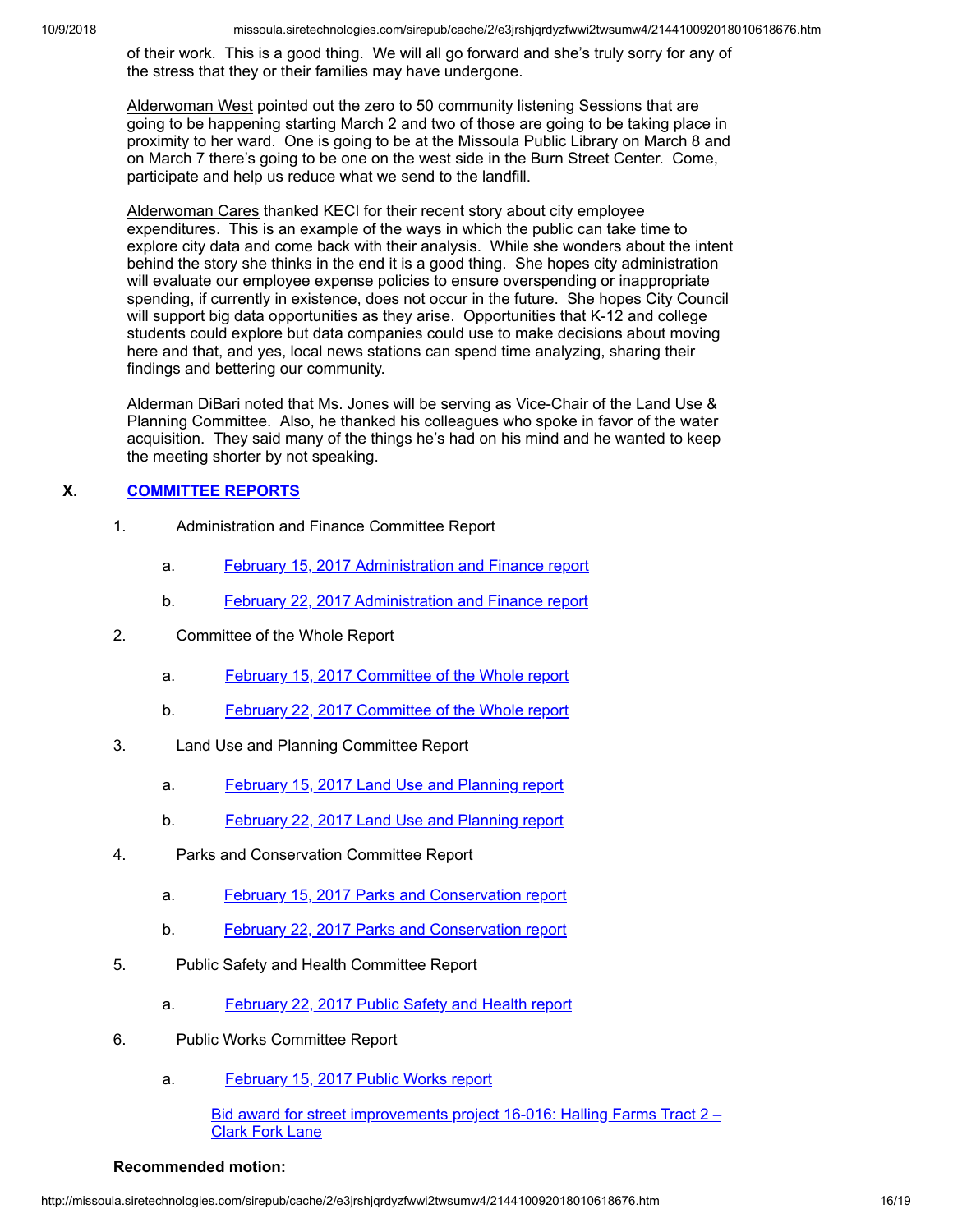Award the bid for street and drainage improvement project 16-016: Halling Farms Tract 2 – Clark Fork Lane to Doug Smith Grading, LLC for Schedule A of \$174,681.40 and Schedule B of \$24,872.70 for a total of \$199,554.10 and authorize return of bid bonds.

Alderman Hess said, thank you. I move that we award the bid for street and drainage improvement project 16-016: Halling Farms Tract 2 – Clark Fork Lane to Doug Smith Grading, LLC for Schedule A of \$174,681.40 and Schedule B of \$24,872.70 for a total of \$199,554.10 and authorize the return of bid bonds, and I'd like to speak to the motion.

## Mayor Engen said, Mr. Hess?

Alderman Hess said, this is a really important project west of Reserve Street. This provides for, I'm trying to dance around the word "connectivity" but I can't. Because connectivity is important and this is a neighborhood that doesn't have a lot of the collectors that are in planning documents that have been adopted by the County and jointly by the City-County through the MPO. This builds a portion of a needed collector roadway. There were some questions in the committee meeting about why this doesn't build the entirety of the collector roadway. We received by email an explanation from Kevin Slovarp about this project being segmented as land becomes available. That explanation was satisfactory to me and I support the motion and I encourage my colleagues to do the same.

Mayor Engen said, further discussion on the motion? Ms. Cares?

Alderwoman Cares said, I'll support the motion but I don't agree that it would have been impossible to build this entire road. It is my understanding, based on the email that we received, that it is possible if there had been outreach earlier for us to have built this entirely because there's interest from that property owner. It's also my impression that we did not do so until Council asked about it at committees last Wednesday. So, I'm disappointed in that. I think I have the understanding correct, and if I don't, I would hope that someone would correct me, but I will support it because I understand the importance of folks who are going to be living in the apartments that are being built right now. Obviously, they need the infrastructure to leave the homes and we do have a housing dearth and so I'll approve, or support the motion.

Mayor Engen said, further discussion? Seeing none, anyone in the audience care to comment? Seeing none, we'll have a roll call vote.

## **MOTION**

Alderman Hess made a motion to award the bid for street and drainage improvement project 16-016: Halling Farms Tract 2 – Clark Fork Lane to Doug Smith Grading, LLC for Schedule A of \$174,681.40 and Schedule B of \$24,872.70 for a total of \$199,554.10 and authorize return of bid bonds.

Upon a roll call vote, the vote on the motion was as follows:

| AYES:                                                | Armstrong, Bentley, Cares, DiBari, Hedahl, Hess,<br>Jones, Marler, Swaney, von Lossberg, West, Wilkins |
|------------------------------------------------------|--------------------------------------------------------------------------------------------------------|
| NAYS:                                                | None                                                                                                   |
| ABSTAIN:                                             | None                                                                                                   |
| ABSENT:                                              | None                                                                                                   |
| Motion carried: 12 Ayes, 0 Nays, 0 Abstain, 0 Absent |                                                                                                        |
|                                                      | Mayor Engen said, and the motion is approved.                                                          |

## **XI. NEW [BUSINESS](http://missoula.siretechnologies.com/sirepub/agdocs.aspx?doctype=minutes&itemid=39043)**

1. [Legislative](http://missoula.siretechnologies.com/sirepub/agdocs.aspx?doctype=minutes&itemid=39058) Update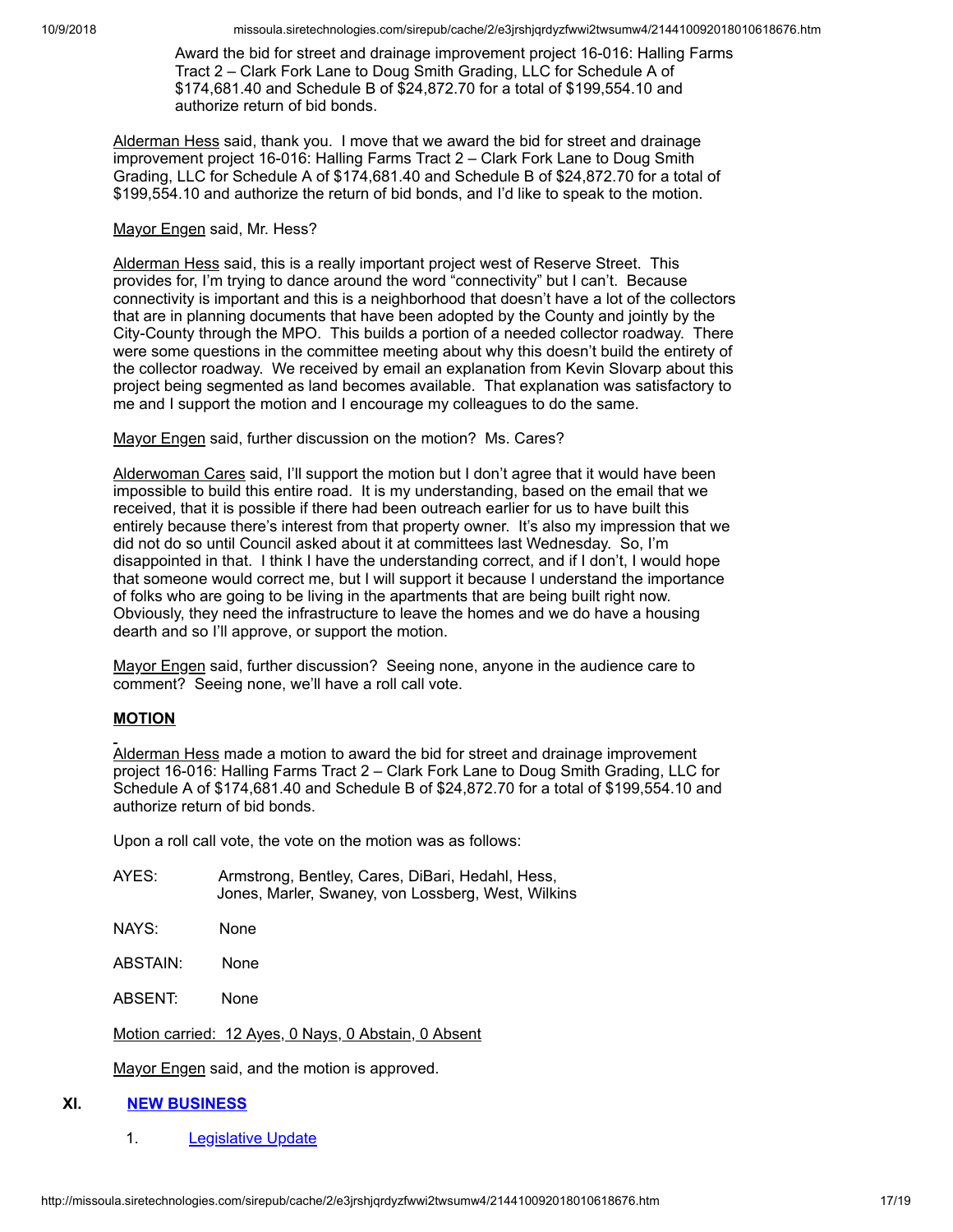10/9/2018 missoula.siretechnologies.com/sirepub/cache/2/e3jrshjqrdyzfwwi2twsumw4/214410092018010618676.htm

Mayor Engen said the Legislative Update is available to the Council in their packets. He noted, for the record, Mr. Bickell and he were in Helena on Wednesday testifying on behalf of the bridge and road safety bill presented by Representative Frank Garner. There were about 50 people testifying in favor of that piece of legislation which would provide a considerable boost to the City of Missoula's ability to repair, maintain and construct roads and bridges. There was some opposition. No executive action has been taken on that bill. They've had a couple of weeks of leaning into legislation that is anti-TIF. There were lots of folks from all over the state who employ that really lone economic development tool, that's allowed municipalities in the state of Montana to make things happen. Lots of support for TIFs and much of the bad stuff is beginning to disappear, so we'll keep plugging as we approach the mid-point of the Legislature.

Alderwoman West updated with what is happening with House Bill 361 which she had asked the City of Missoula to oppose, which revises the eligibility downward and that was tabled in committee on the 22, so it's done for now.

Alderman von Lossberg said unfortunately House Bill 504 was killed in committee recently. Our local Representative Bennett brought this forward. It almost got out of committee and was on a tie vote. He was pleased to see former Councilman Adam Hertz supported the bill. But Representative Skees from Kalispell had made the comment that solar is "not ready for prime time." He assures the Representative that the dozen solar companies that operate in Missoula and are a vital part of the economic work that happens here and the jobs and the installations they do, he believes may be the dumbest comment and disagrees with him. Though they did also debate guns in school so there might have been something there.

Alderwoman West asked is there a way someone could explain to the Council, maybe next week, what the processes are for things that are tabled to come back and what the difference between tabling and dying is.

Mayor Engen said, sure.

# **XII. ITEMS TO BE [REFERRED](http://missoula.siretechnologies.com/sirepub/agdocs.aspx?doctype=minutes&itemid=39045)**

- 1. Administration and Finance Committee
	- a. [Consider](http://missoula.siretechnologies.com/sirepub/agdocs.aspx?doctype=minutes&itemid=39220) divesting City of Missoula funds from Wells Fargo
	- b. "Betty's Fund" City [administered](http://missoula.siretechnologies.com/sirepub/agdocs.aspx?doctype=minutes&itemid=39232) Property Tax Relief Fund
- 2. Committee of the Whole
	- a. Zero Waste Plan [Update](http://missoula.siretechnologies.com/sirepub/agdocs.aspx?doctype=minutes&itemid=39229)
	- b. Consider a joint meeting with the [Confederated](http://missoula.siretechnologies.com/sirepub/agdocs.aspx?doctype=minutes&itemid=39234) Salish and Kootenai Tribal **Council**
- 3. Land Use and Planning Committee
	- a. Sale of [City-Owned](http://missoula.siretechnologies.com/sirepub/agdocs.aspx?doctype=minutes&itemid=39241) Property
- 4. Parks and Conservation Committee
	- a. Council [Appointments](http://missoula.siretechnologies.com/sirepub/agdocs.aspx?doctype=minutes&itemid=39240) to the Open Space Advisory Committee
- 5. Public Works Committee
	- a. Purchase of Waste Water [Treatment](http://missoula.siretechnologies.com/sirepub/agdocs.aspx?doctype=minutes&itemid=39069) Tub Grinder
	- b. [Purchase](http://missoula.siretechnologies.com/sirepub/agdocs.aspx?doctype=minutes&itemid=39070) of One 1/2 Ton Pickup for Storm Water Division